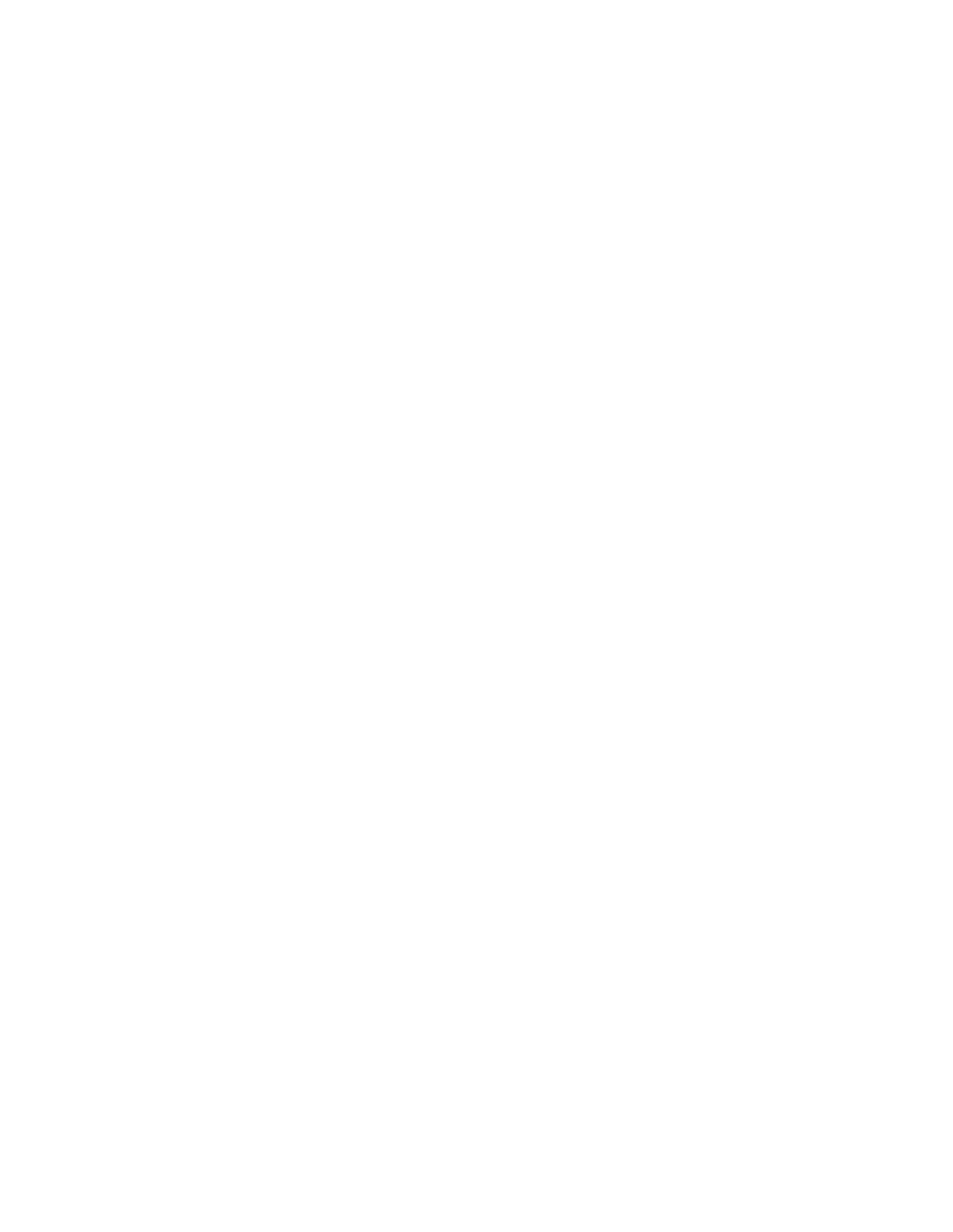# **The Typed Polymorphic Label-Selective -Calculus**

Jacques Garrigue Hassan Aït-Kaci

October 1993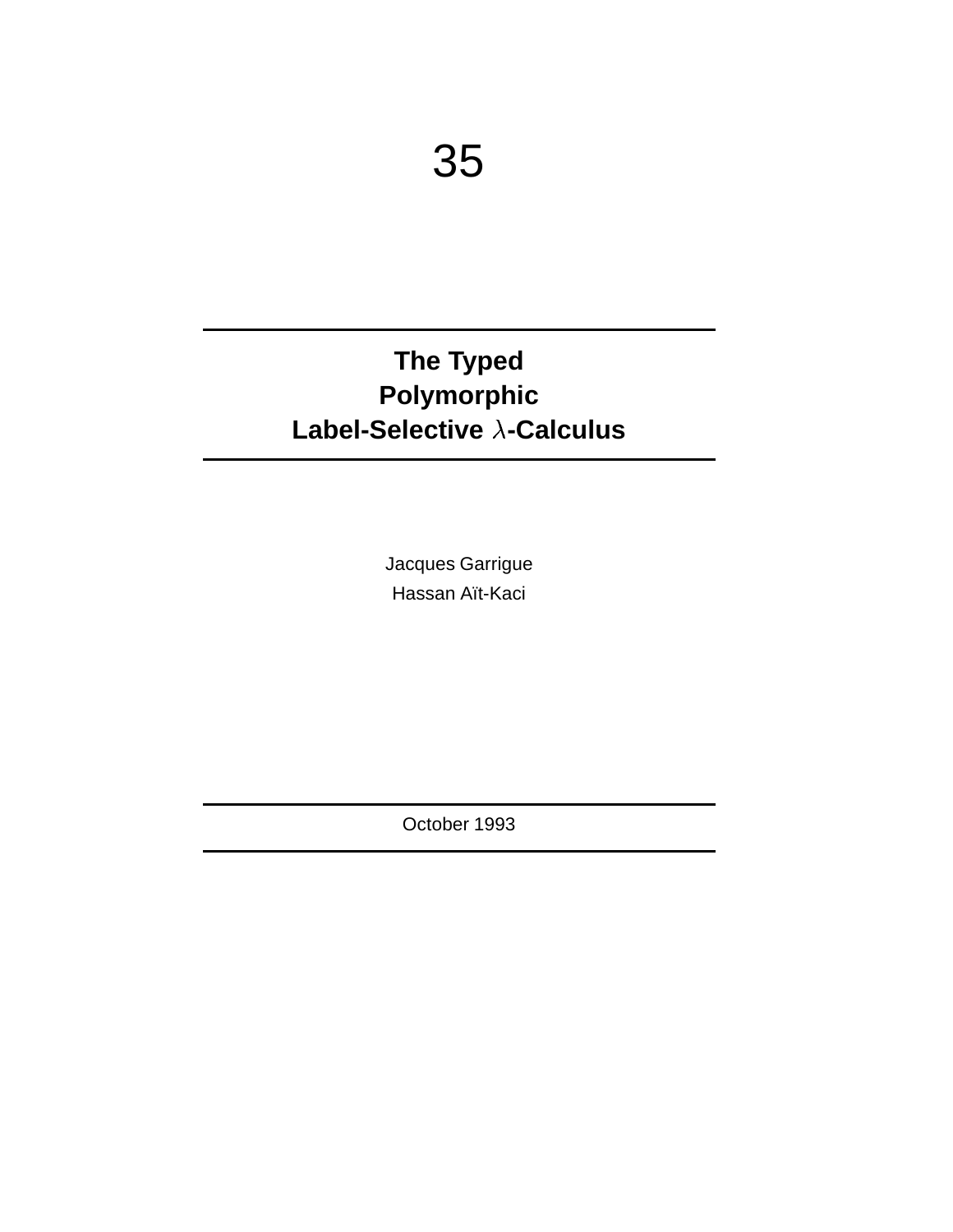#### Publication Notes

A reprint of this report will appear in the *Proceedings of the 21st ACM Symposium on Principles of Programming Languages*, (Portland, OR, January 1994), ACM Press.

Contact addresses of authors:

Jacques Garrigue garrigue@is.s.u-tokyo.ac.jp

The University of Tokyo Department of Information Science 7-3-1 Hongo, Bunkyo-ku Tokyo 113, Japan

Hassan Aït-Kaci hak@prl.dec.com

Digital Equipment Corporation Paris Research Laboratory 85 Avenue Victor Hugo 92500 Rueil-Malmaison, France

#### c Digital Equipment Corporation and University of Tokyo 1993

This work may not be copied or reproduced in whole or in part for any commercial purpose. Permission to copy in whole or in part without payment of fee is granted for non-profit educational and research purposes provided that all such whole or partial copies include the following: a notice that such copying is by joint permission of the Paris Research Laboratory of Digital Equipment Centre Technique Europe (Rueil-Malmaison, France) and of the Department of Computer of Information Science of the University of Tokyo (Tokyo, Japan); an acknowledgement of the authors and individual contributors to the work; and all applicable portions of the copyright notice. All rights reserved.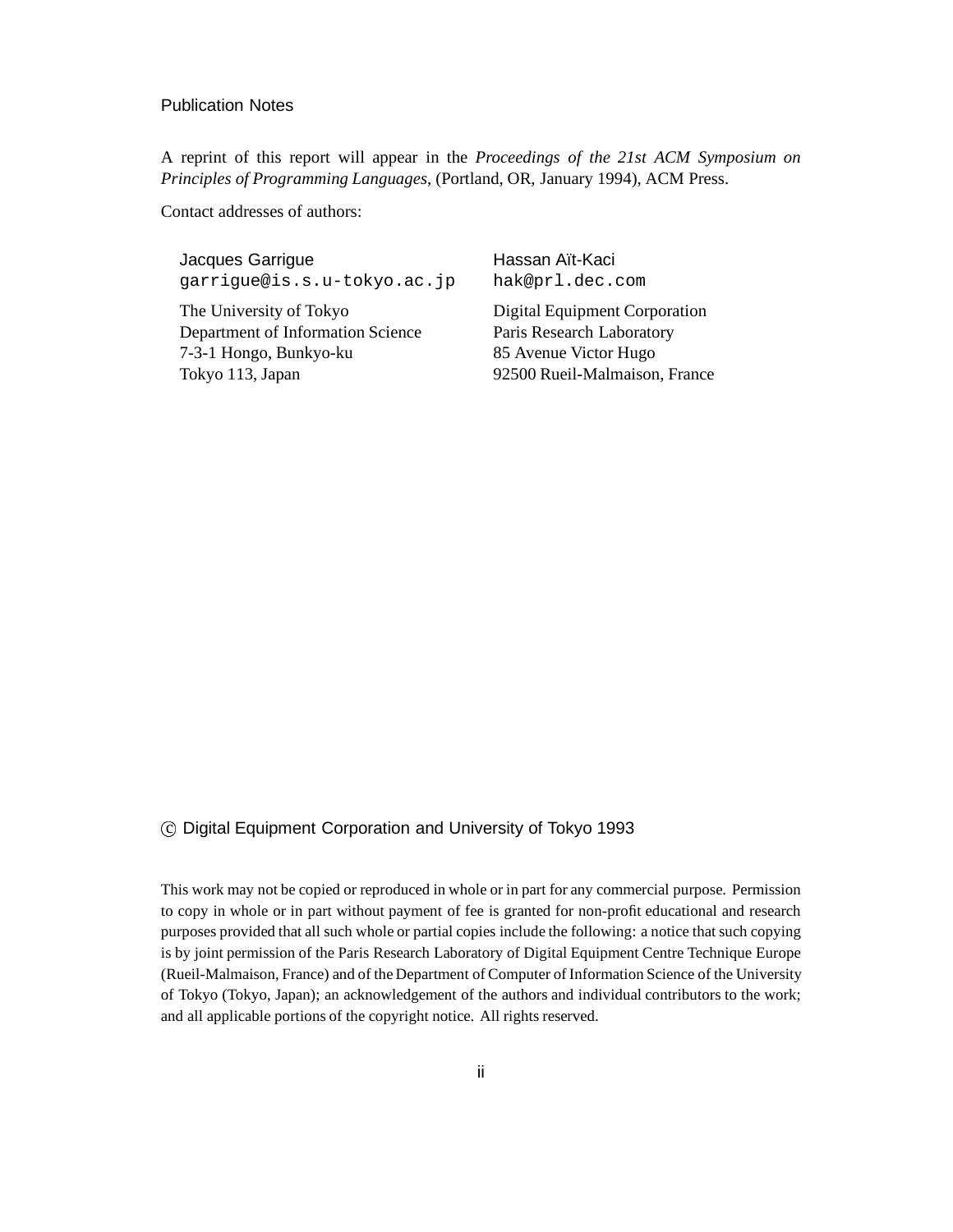#### Abstract

Formal calculi of record structures have recently been a focus of active research. However, scarcely anyone has studied formally the dual notion—*i.e.*, argument-passing to functions by keywords, and its harmonization with currying. We have. Recently, we introduced the label-selective  $\lambda$ -calculus, a conservative extension of  $\lambda$ -calculus that uses a labeling of abstractions and applications to perform unordered currying. In other words, it enables some form of commutation between arguments. This improves program legibility, thanks to the presence of labels, and efficiency, thanks to argument commuting. In this paper, we propose a simply typed version of the calculus, then extend it to one with ML-like polymorphic types. For the latter calculus, we establish the existence of principal types and we give an algorithm to compute them. Thanks to the fact that label-selective  $\lambda$ -calculus is a conservative extension of  $\lambda$ -calculus by adding numeric labels to stand for argument positions, its polymorphic typing provides us with a keyword argument-passing extension of ML obviating the need of records. In this context, conventional ML syntax can be seen as a restriction of the more general keyword-oriented syntax limited to using only implicit positions instead of keywords.

#### **Résumé**

Récemment, les calculs formels de structures d'enregistrement ont fait l'objet de recherche active. Nonobstant, presque personne n'a étudié formellement la notion duale—en l'occurrence, le passage d'arguments par mot-clefs, et son harmonisation avec la curryfication. Nous nous y sommes intéressés. Nous avons introduit récemment le  $\lambda$ -calcul label-sélectif, une extension conservatrice du  $\lambda$ -calcul qui utilise un étiquetage des abstractions et des applications pour permettre la curryfication dans le d´esordre. En d'autres termes, il autorise une forme de commutation entre les arguments. Cela améliore la lisibilité, grâce à la présence des étiquettes, et l'efficacité, grâce à la commutation des arguments. Dans cet article, nous proposons une version simplement typée du calcul, puis nous l'étendons avec des types polymorphes à la ML. Pour ces derniers, nous établissons l'existence de types principaux et nous donnons un algorithme qui les calcule. Grâce au fait que le  $\lambda$ -calcul label-sélectif est une extension conservatrice du  $\lambda$ -calcul obtenue en y ajoutant des étiquettes numériques correspondant aux positions d'arguments, son typage polymorphe nous fournit une extension de ML avec passage d'arguments par mot-clefs sans nécéssiter de structures d'enregistrement. Vue ainsi, la syntaxe conventionnelle de ML peut être perçue comme une restriction d'une syntaxe plus générale orientée mot-clefs qui serait limitée à seulement utiliser des positions implicites au lieu de mot-clefs.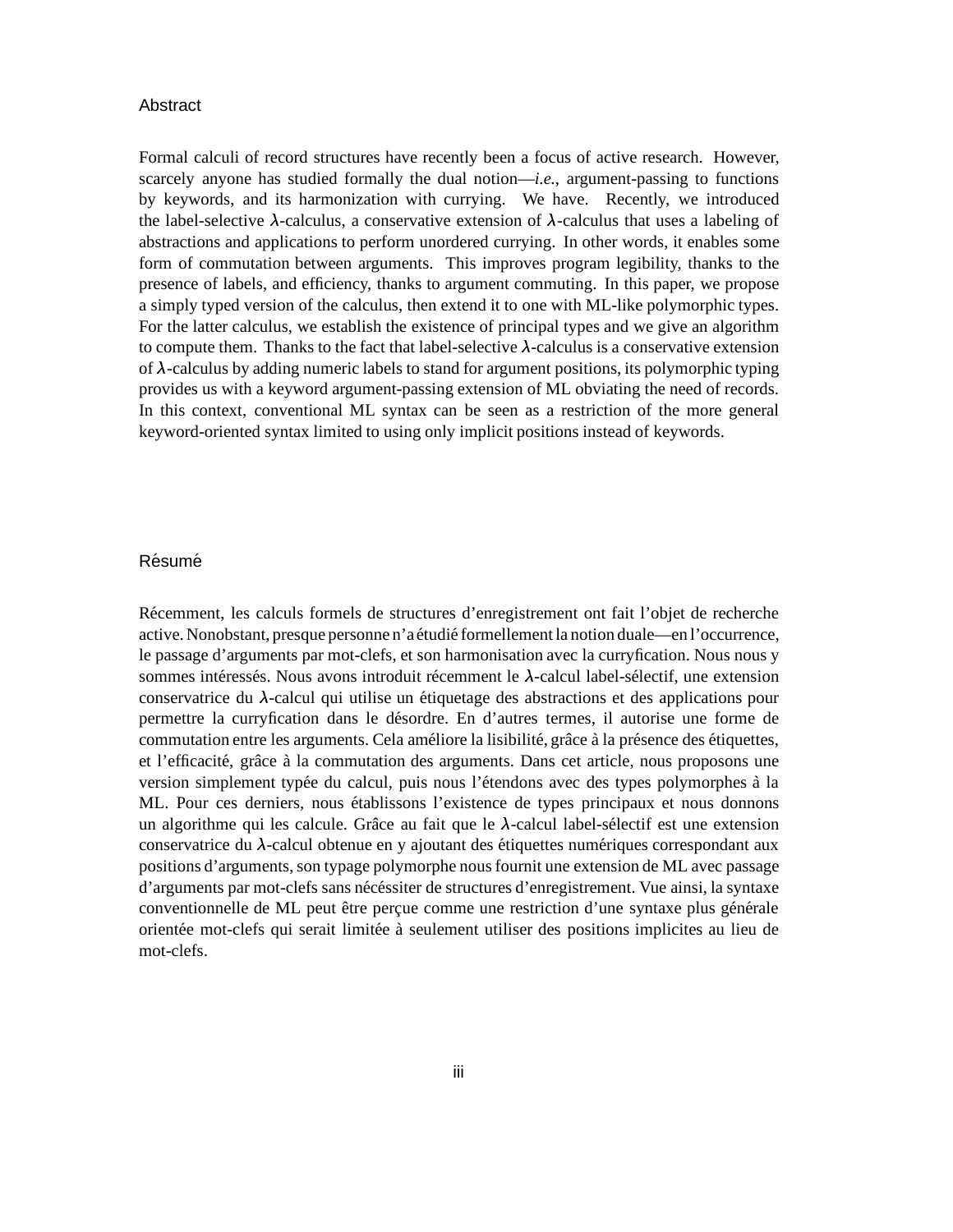### Keywords

Functional programming,  $\lambda$ -calculus, types, polymorphism, record calculi, type inference, unification, concurrency

Acknowledgements

The authors are indebted to Atsushi Ohori for invaluable discussions.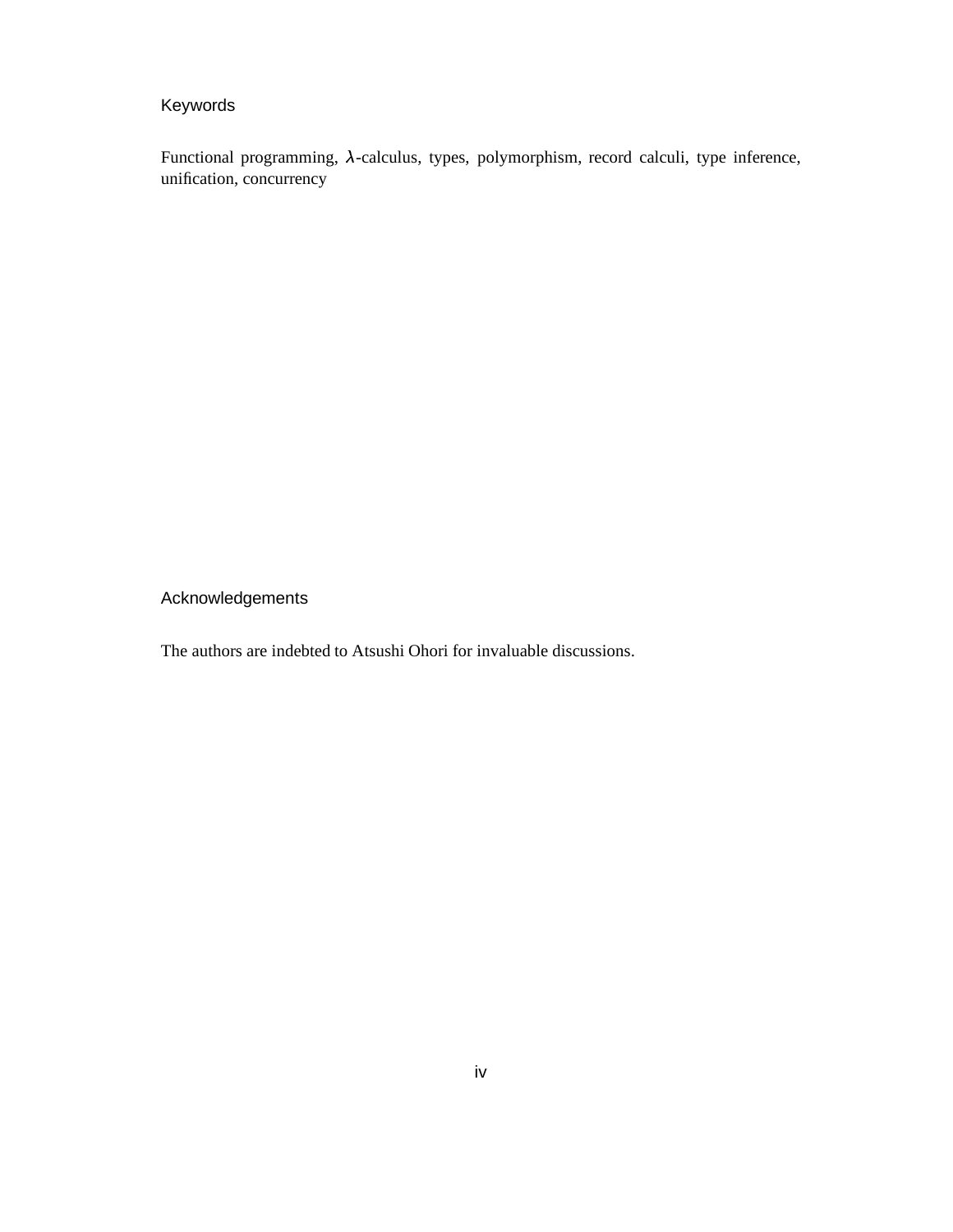## **Contents**

| 1              | Introduction                                                                                                                                                                                                                                                                                                                                                                                                                                                                                                                                                                                                                                                                                                                                                                      | 1                                |
|----------------|-----------------------------------------------------------------------------------------------------------------------------------------------------------------------------------------------------------------------------------------------------------------------------------------------------------------------------------------------------------------------------------------------------------------------------------------------------------------------------------------------------------------------------------------------------------------------------------------------------------------------------------------------------------------------------------------------------------------------------------------------------------------------------------|----------------------------------|
| 2              | Motivation<br>2.1<br>$2.2^{\circ}$<br>2.3                                                                                                                                                                                                                                                                                                                                                                                                                                                                                                                                                                                                                                                                                                                                         | 3<br>3<br>$\overline{4}$<br>5    |
| 3              | $\lambda$ -Calculus with multiple channels                                                                                                                                                                                                                                                                                                                                                                                                                                                                                                                                                                                                                                                                                                                                        |                                  |
| 4              | $\lambda$ -Calculus with relative positions                                                                                                                                                                                                                                                                                                                                                                                                                                                                                                                                                                                                                                                                                                                                       | 7                                |
| 5              | The selective $\lambda$ -calculus                                                                                                                                                                                                                                                                                                                                                                                                                                                                                                                                                                                                                                                                                                                                                 | 8                                |
| 6              | Simple types<br>6.1<br>6.2<br>6.3<br>6.4<br>Typing rules and a subsequently and a subsequently set of the subsequently set of the subsequently set of the                                                                                                                                                                                                                                                                                                                                                                                                                                                                                                                                                                                                                         | 10<br>10<br>10<br>12<br>13       |
| $7\phantom{.}$ | Polymorphic selective $\lambda$ -calculus<br>7.1<br>7.2<br>7.3<br>Typing rules and a subsequently and a subsequently and a subsequently and a subsequently response to the subsequently response to the subsequently response to the subsequently response of the subsequently response of the s<br>Type unification enterpreterate and the contract of the contract of the contract of the contract of the contract of the contract of the contract of the contract of the contract of the contract of the contract of the contra<br>7.4<br>7.5<br>Type inference enterpreted to contact the contact of the contact of the contact of the contact of the contact of the contact of the contact of the contact of the contact of the contact of the contact of the contact of the | 13<br>14<br>14<br>15<br>15<br>16 |
| 8              | Conclusion and further work                                                                                                                                                                                                                                                                                                                                                                                                                                                                                                                                                                                                                                                                                                                                                       | 19                               |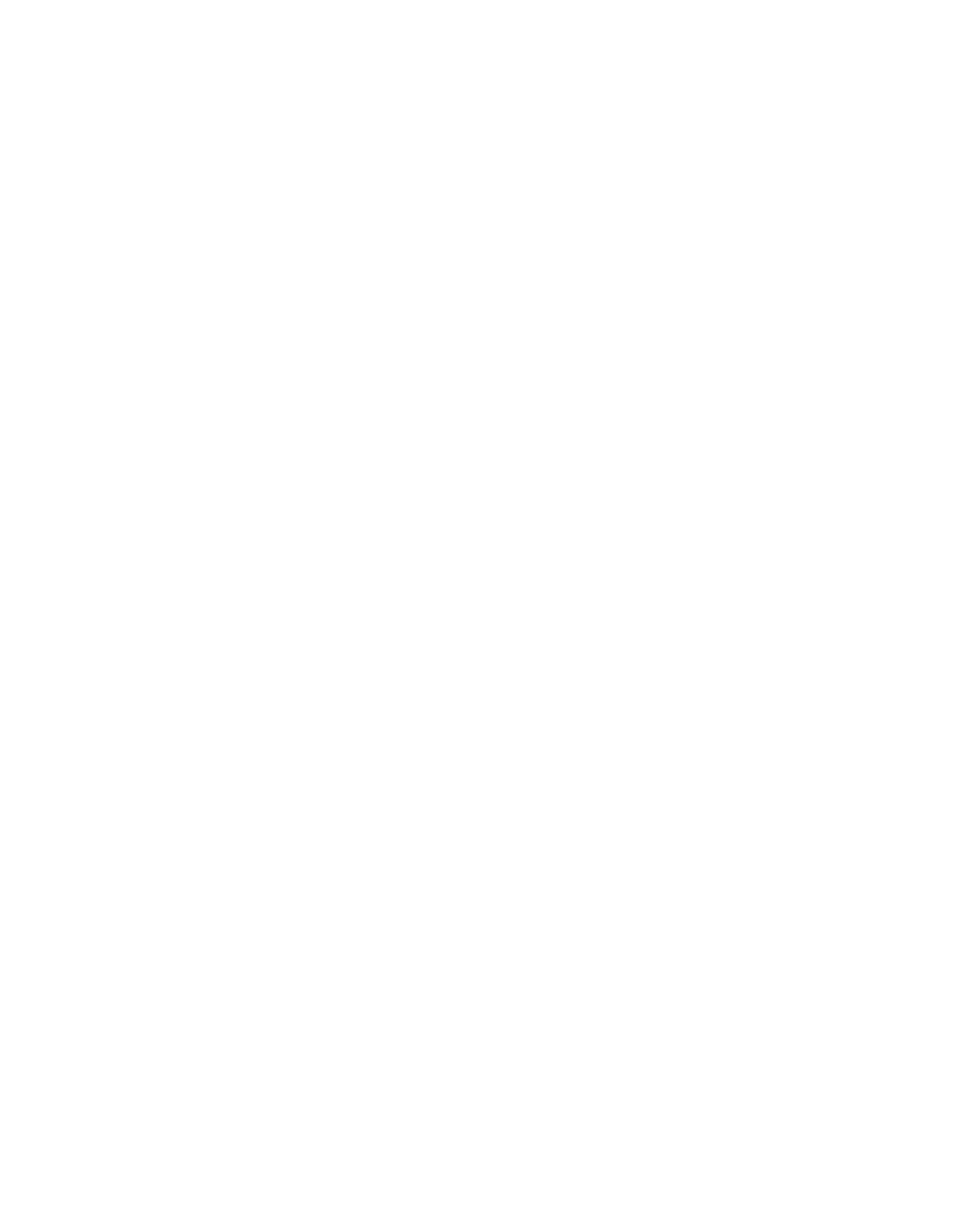They were both very pleased with this new view of the matter, which did credit to them both, and we all parted on the most friendly terms.

ROBERT GRAVES, *I, Claudius*

#### 1 Introduction

The use of symbolic labels in programming languages is not new. This has been done in two ways. The first one, common to nearly all languages, is as field designators in record structures. Relatively recently, formalisms for records have been proposed. This started with Cardelli [6], was later extended to a second order calculus [7], and was followed by a number of record-type inference systems compatible with ML-style polymorphic type inference [22, 20, 13, 19]. Even more recently, a compilation method was proposed by Ohori [18], for an extension of  $\lambda$ -calculus containing polymorphically typed records.

Another way to use labels in programming languages has been as keywords for parameterpassing in procedure or function calls. This is the case in Common LISP [21], ADA [15], and LIFE [4]. However, in Common LISP or ADA, currying is not supported, which makes the situation rather mild. Although currying is supported in LIFE, even with keywords given in a different order, it is restricted nonetheless and does not accommodate implicit positions as it should. Indeed, fully flexible currying with the presence of keywords as well as explicit and implicit positions was until recently a still unexplored issue. Some proposals do offer this convenience of parameter-passing without modifying the core calculus [14, 17]. However, these are based on using a notion of store; that is, bindings from names to values. This introduces another parameterizing system, independent from  $\lambda$ -calculus. Even so, to our knowledge, no typing system has been proposed for them.

Our own proposal, as originally reported in [2], is to support this new convenience of labeling arguments directly in  $\lambda$ -calculus and accommodate selective unordered currying through commutation of arguments. In our view, the role of arguments is determined by their labels, which interact with their order.

Selective  $\lambda$ -calculus introduces two types of commutations. The first, and most immediate, is between symbolic labels. By analogy with tuples, when currying an expression  $f(p \Rightarrow$  $a, q \Rightarrow b, \ldots$ ) we obtain an expression  $((f(p \Rightarrow a))(q \Rightarrow b))$ ...). But since there is no reason to apply *f* in this specific order, using the freedom provided by labels allows to curry in a different order;  $e.g., ((f(q \Rightarrow b))(p \Rightarrow a))$ ...). Suppressing superfluous parentheses, and limiting our consideration to two arguments, we obtain that the following equality must hold in our calculus:

$$
f(p \Rightarrow a)(q \Rightarrow b) = f(q \Rightarrow b)(p \Rightarrow a).
$$

However, this is true under a restriction: *p* and *q* must be distinct labels. Successive applications on the same label must not commute. Indeed, if the labels are equal, the order of these applications must be obeyed to be unambiguous.

Here is an example of the use of these symbolic labels for the list constructor, in an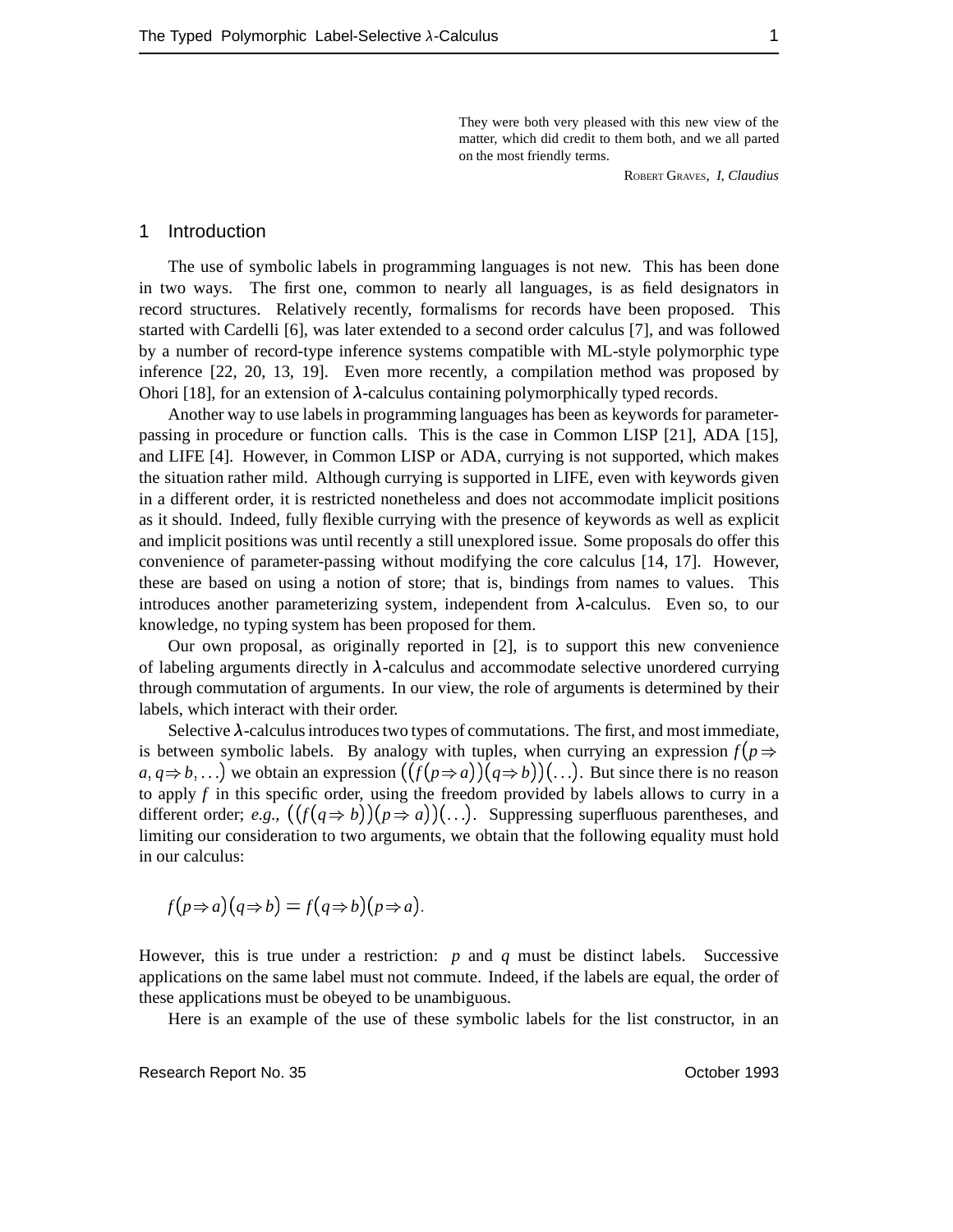ML-like language, together with inferred types.<sup>1</sup>

```
#let cons car=>a cdr=>b = a::bi;cons : \{car = > 'a, cdr = > 'a list\} -> 'a list
#cons cdr=\>[1];;
 it : \{car=>int\} -> int list
```
The second commutation equality comes from a reversion of the analogy with tuples. That is, we can see a tuple as a record labeled with numbers:  $(a, b, \ldots) = (1 \Rightarrow a, 2 \Rightarrow b, \ldots)$ . If we applied the equality used for symbolic labels, we would obtain  $f(1 \Rightarrow a)(2 \Rightarrow b) =$  $f(2\Rightarrow b)(1\Rightarrow a)$ . But, since it is better to see unary application as implicitly using the label 1 and keep conventional currying, we would rather write  $f(1 \Rightarrow a)(1 \Rightarrow b)$ , or simply, *f* a *b* as usual. To make this possible, we must define commutation differently on numbers: namely,  $f(2 \Rightarrow b)(1 \Rightarrow a) = f(1 \Rightarrow a)(1 \Rightarrow b)$ . This can be generalized as:

$$
f(m \Rightarrow a)(n \Rightarrow b) = f(n \Rightarrow b)(m - 1 \Rightarrow a) \text{ if } m > n.
$$

For instance we can use it as follows, (omitting explicitly labeling with  $1 =$ >):

```
#let sub x y = x-yi;
 sub : \{1=>int, 2=>int} -> int
#let minus15 = sub 2=>15;
minus15 : \{1=>int\} -> int
```
This second commutation equality is in fact orthogonal to the first one. Commutation on symbolic labels expresses the intuitive possibility of taking input on multiple *channels*, while the numeric form gives a control on the relative precedence order of input on a given *channel*.

Selective  $\lambda$ -calculus provides the above equalities for symbolic and numerical labels for both application and abstraction. As an untyped calculus, its confluence has been established [3], along with fundamental properties of  $\lambda$ -calculus like Böhm's theorem [12].

Similarly, the introduction of label-selective types providing simple types for selective  $\lambda$ -terms is done in the same manner as that of simple types in classical  $\lambda$ -calculus. The essential difference is that, in order to emphasize the intrinsic commutativity, we will put on the same level all argument types to a function. For instance, the *consint* operator, namely  $cons_{int}(car \Rightarrow h: int, cdr \Rightarrow t: int list) = (h:: t)$  for integer lists, should get type  $\{car \Rightarrow \text{int}, \text{cdr} \Rightarrow \text{int} \text{list}\}$   $\rightarrow$  int list. Such a notation shows that it is possible to apply *cons<sub>int</sub>* on both *car* and *cdr* labels, and that the result is a list of integers.

Then we build a polymorphic typing system  $\dot{a}$  *la* ML for selective  $\lambda$ -calculus. As for ML-style polymorphism, a type inference algorithm exists, which obviates the need for explicit typing. In other words, this means that we can integrate labeled parameters in any ML-like programming language. Continuing with the previous example, for the definition  $cons(car \Rightarrow h, cdr \Rightarrow t) = (h:: t)$ , we can infer the type  $\forall \alpha$ . ( $\{car \Rightarrow \alpha, cdr \Rightarrow \alpha \text{ list}\} \rightarrow \alpha \text{ list}.$ 

<sup>&</sup>lt;sup>1</sup>We use a notation close to CAML [10]: "let" denotes a definition, "::" the list constructor. Since "=>" is left unused (abstraction uses "->"), we use it for labeling.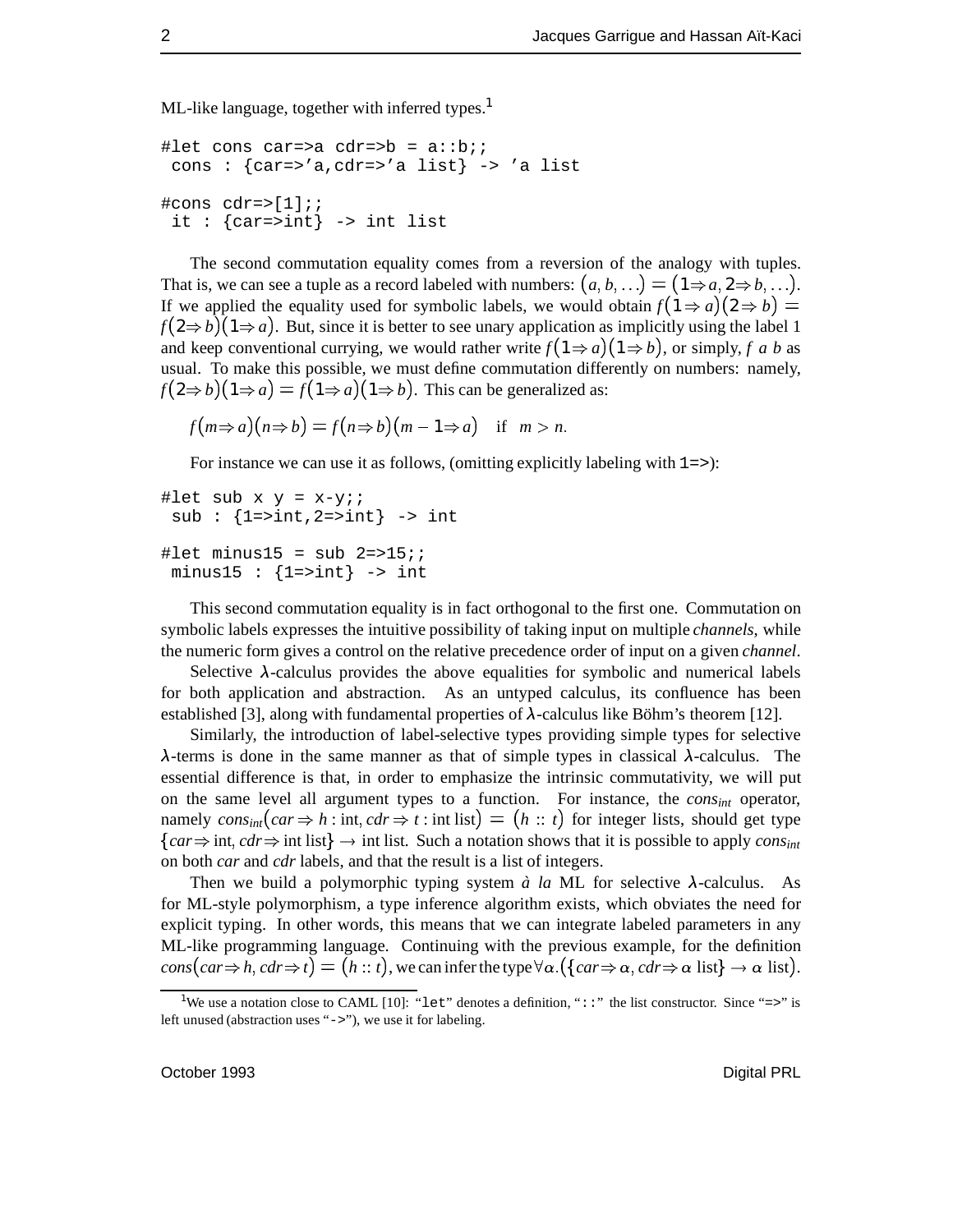Such a type system is particularly well-adapted to selective  $\lambda$ -calculus, thanks to the incrementality of typing, which goes together with application. On the other hand a second order type system, separating type application, would limit commutation possibilities by introducing new dependencies between abstractions.

Section 2 gives a practical and theoretical motivation for our type system. We then define symbolic and numerical label-selective  $\lambda$ -calculus in Section 3 and 4, combining them in a product system in Section 5. Sections 6 and 7 present respectively simple typing and polymorphic typing of the selective  $\lambda$ -calculus. To avoid cluttering the casual reader's attention with unnecessary details, we have relegated all proofs to the appendix.

#### 2 Motivation

The calculus we present has practical and theoretical motivations. In practice, the use of labels for argument selection enhances clarity and obviates the need of argument-shuffling combinators. From a theoretical perspective, the commutation laws of labeled arguments readily render natural type isomorphisms in  $\lambda$ -calculus.

#### 2.1 Keywords: an enhancement for clarity

We start here by giving some examples of how the use of keywords, and their appearance in types, may help the programmer. Our view is already partially proven by the ubiquitous use of records as data structures. While theoretically everything could be done with tuples, one will often prefer using a record, gaining abstraction over a representation using explicitly ordered formats.

Here are some examples of functions written in an ML-like syntax, with their inferred types.

```
#let rec map function=>f = fun
# [] -> []
\# | [h|t] -> (f h)::map function=>f t;;
map : \{1 = > 'a \text{ list},function=>{1=>'a} -> 'b} -> 'b list
#map function=>(add 1);;
 it : \{1=>int list} -> int list
\#map [1;2;3];{\text{function}} = \{1 = \text{int}\} \rightarrow 'a\} \rightarrow 'a list
```
The advantage of this labeling system is twofold: it is more expressive and it allows doing partial application selectively on any label.

One could argue that in the functions above, order is clear enough so that, even without labels, there is no possibility for error. However this becomes less systematic for functions of three arguments or more. Moreover, it is not so natural in some two-argument functions. This is the case, for instance, of mem (membership in a list) or assoc (retrieval from an association list), whose respective types are:

mem : 'a -> 'a list -> bool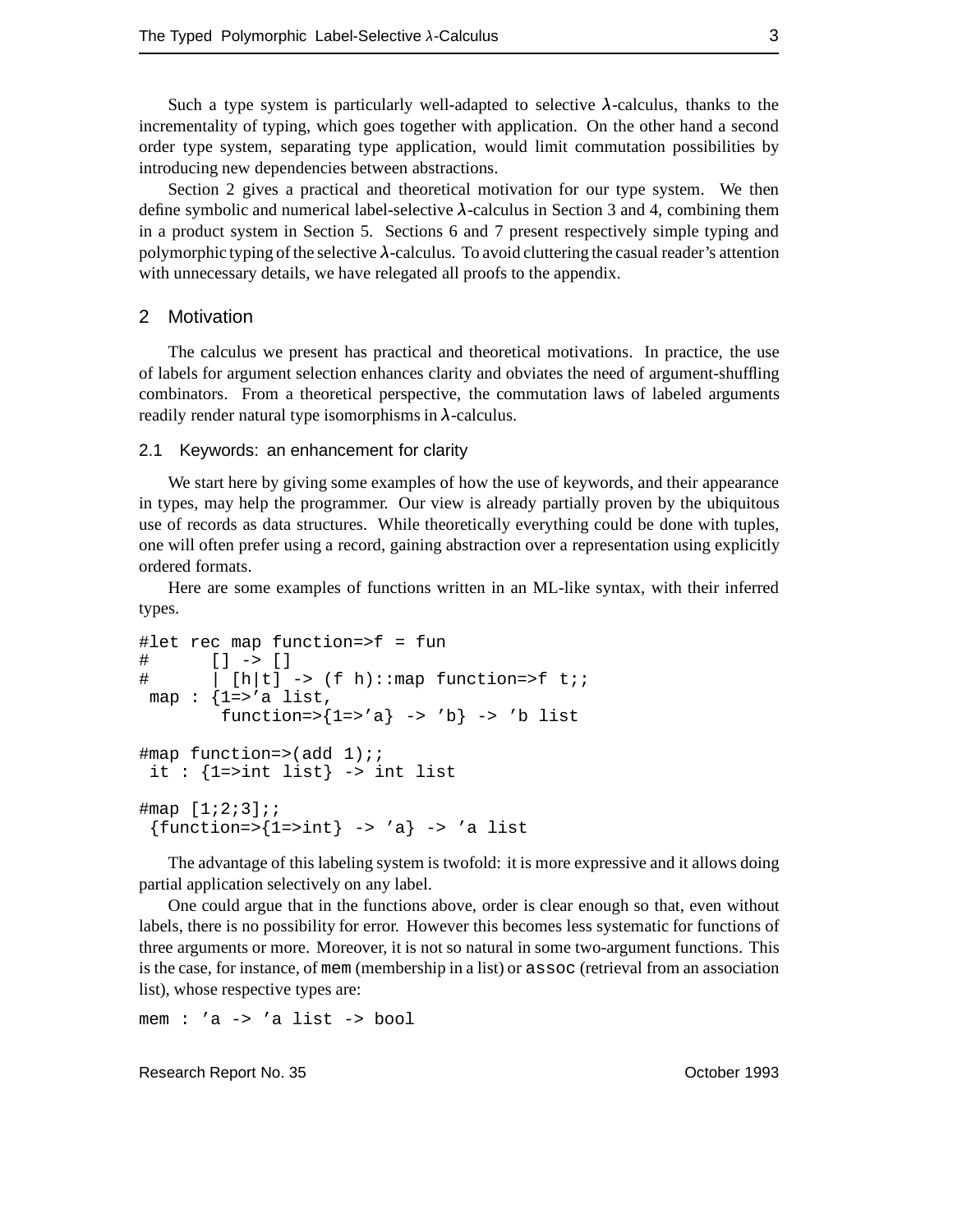assoc : 'a ->  $('a * 'b)$  list -> 'b

There is no special reason for them to respect this particular order. In fact, the opposite order of arguments would appear more natural, since currying with a given list is more likely. Here, a quick glance at the type eliminates any ambiguity. However, this is not always sufficient. Even if such was the case, the following types would certainly be more perspicuous:

mem :  ${1 = > 'a, in = > 'a list} \rightarrow bool$ assoc :  ${1 = > 'a, in = > ('a * 'b) list} \rightarrow 'b$ 

With this, one can define such a function as:

#let digit = mem in=>[0;1;2;3;4;5;6;7;8;9];; digit :  $\{1=$ >int $\}$  -> bool

This clearly improves legibility.

Still, one may shrug this argument off since with two arguments, there are only two possibilities of order. With more arguments, however, this quickly becomes irksome. Clearly, remembering arguments order for functions of more than three arguments—and those are not so uncommon—is out of the question.

Let us give some more examples. Consider, for instance, it list and list it (fold left and right), with types:

it\_list : ('a -> 'b -> 'a) -> 'a -> 'b list -> 'a list\_it : ('a -> 'b -> 'b) -> 'a list -> 'b -> 'b

An explicit labeling such as:

```
it list : {1=>'a list,op=>{1=>'b,2=>'a} -> 'b,zero=>'b} -> 'b
list_it : {1=> a list, op=>{1=> a, 2=> b} -> 'b, zero=>'b} -> 'b
```
would be more expressive, making the types easier to understand.

We have deliberately restricted our examples to generic functions, for which currying is useful. If we consider functions interfacing a window manager, for example, the number of arguments per function is such that the use of labels is a necessity. In that case, however, one could do with records, since currying is not so important. Nevertheless, the trend in functional languages is towards a systematic use of currying. Standard ML is a notable exception, preferring uncurried functions, but CAML is an example of an ML dialect preferring currying.

#### 2.2 Relative positions versus combinators

If the main benefit from using symbolic labels is expressiveness, that of relative positions is in conciseness—and efficiency.

Consider, for example:

```
#let cons a b = a::bi;cons : {1 = > 'a, 2 = > 'a} list \rightarrow 'a list
\text{#map function} =>(cons 2=>[1;2]);;
 it : {1=>int list} -> int list list
#map function=>(sub 2=>10) [11;12;13];;
 it = [1;2;3] : int list
```
October 1993 Digital PRL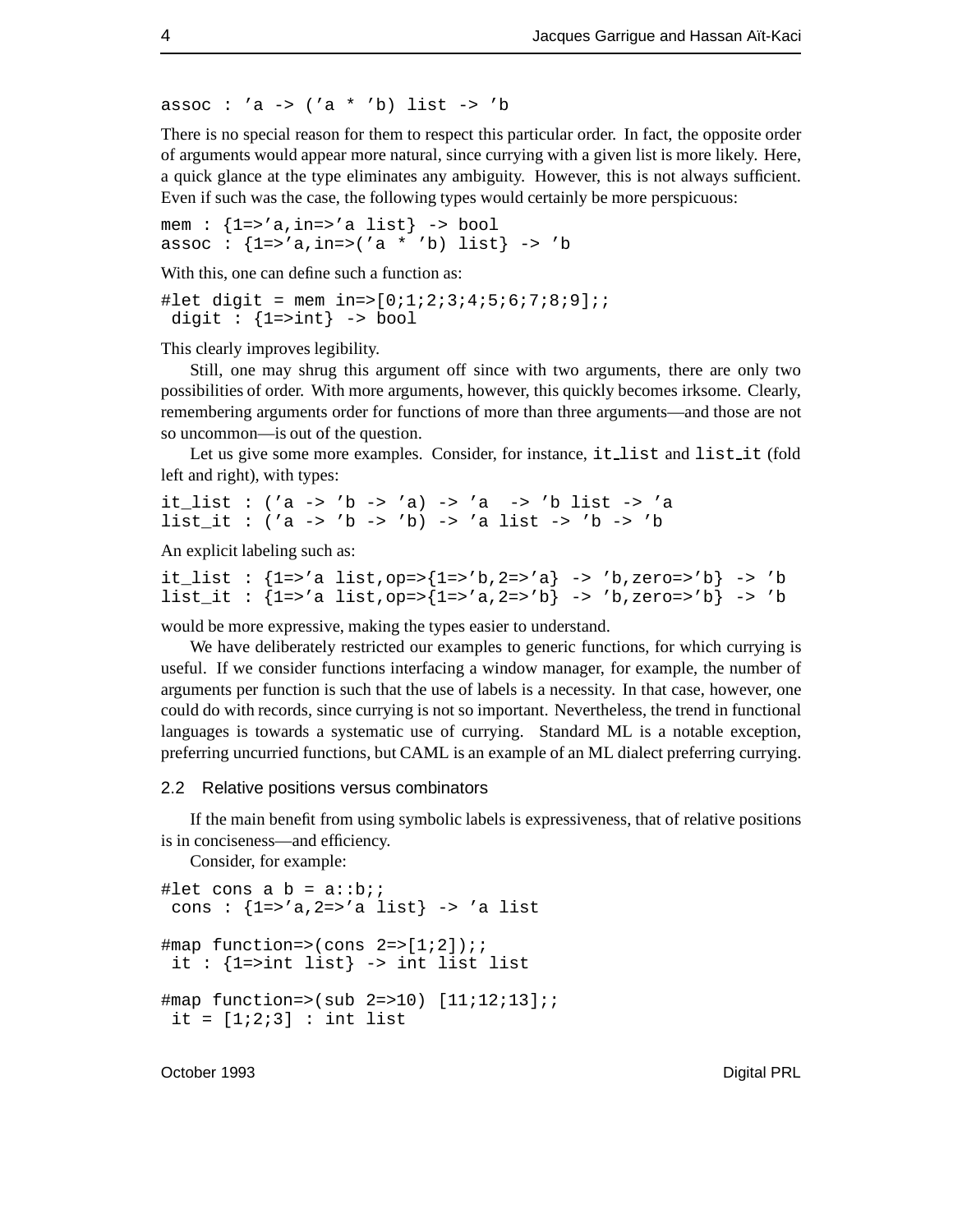Of course, the same effect can be obtained using the C combinator defined as:

#let  $C f x y = f y x;$  $C : ('a \rightarrow 'b \rightarrow 'c) \rightarrow 'b \rightarrow 'a \rightarrow 'c$ #map (C sub 10) [11;12;13];; it =  $[1;2;3]$  : int list

But, besides legibility, the hidden loss is efficiency: a combinator is an explicit closure to build and reduce, whereas label commutation enables direct access into the argument stack with offsets. Moreover, for more than two arguments, currying on the *k*th argument would necessitate  $k - 1$  such swaps, or use a special combinator for each position—just as expensive.

In addition to this obviously practical benefit, relative position labels provide a coherent bridge connecting classical currying and record currying.

#### 2.3 A generic commutation capability

With respect to types, we can see these extensions as the integration into  $\lambda$ -calculus of the natural isomorphism:

 $A \times B \simeq B \times A$ ,

which, combined with currying,

$$
A\times B\to C\simeq A\to (B\to C),
$$

gives:

$$
A \to (B \to C) \simeq B \to (A \to C).
$$

This isomorphism becomes clearer when using indexed products, as in category theory, with explicit projections  $\pi_1$  and  $\pi_2$ :

$$
\bigl(\pi_1\!\Rightarrow\! A\bigr)\times\bigl(\pi_2\!\Rightarrow\! B\bigr)\simeq\bigl(\pi_2\!\Rightarrow\! B\bigr)\times\bigl(\pi_1\!\Rightarrow\! A\bigr),\qquad
$$

and thus:

$$
\bigl(\pi_1\!\Rightarrow\! A\bigr)\rightarrow\bigl(\bigl(\pi_2\!\Rightarrow\! B\bigr)\rightarrow C\bigr)\simeq\bigl(\pi_2\!\Rightarrow\! B\bigr)\rightarrow\bigl(\bigl(\pi_1\!\Rightarrow\! A\bigr)\rightarrow C\bigr).
$$

Therefore, we obtain a type system in which these isomorphisms, which are part of those described in [5], are directly included.

If we want to keep a confluent calculus, however, it is necessary to sacrifice either generality (two identical keywords may not commute) or referential stability of positions (new projections after commutation). For this reason positions are necessary to allow commuting in any case. They ensure that association between an abstraction and an application is invariant even if their respective positions change. This is important operationally as they allow direct access to distant arguments (*i.e.*, deep in the stack). While symbolic labels are a useful extension of currying, numerical ones are similar to de Bruijn indices [9].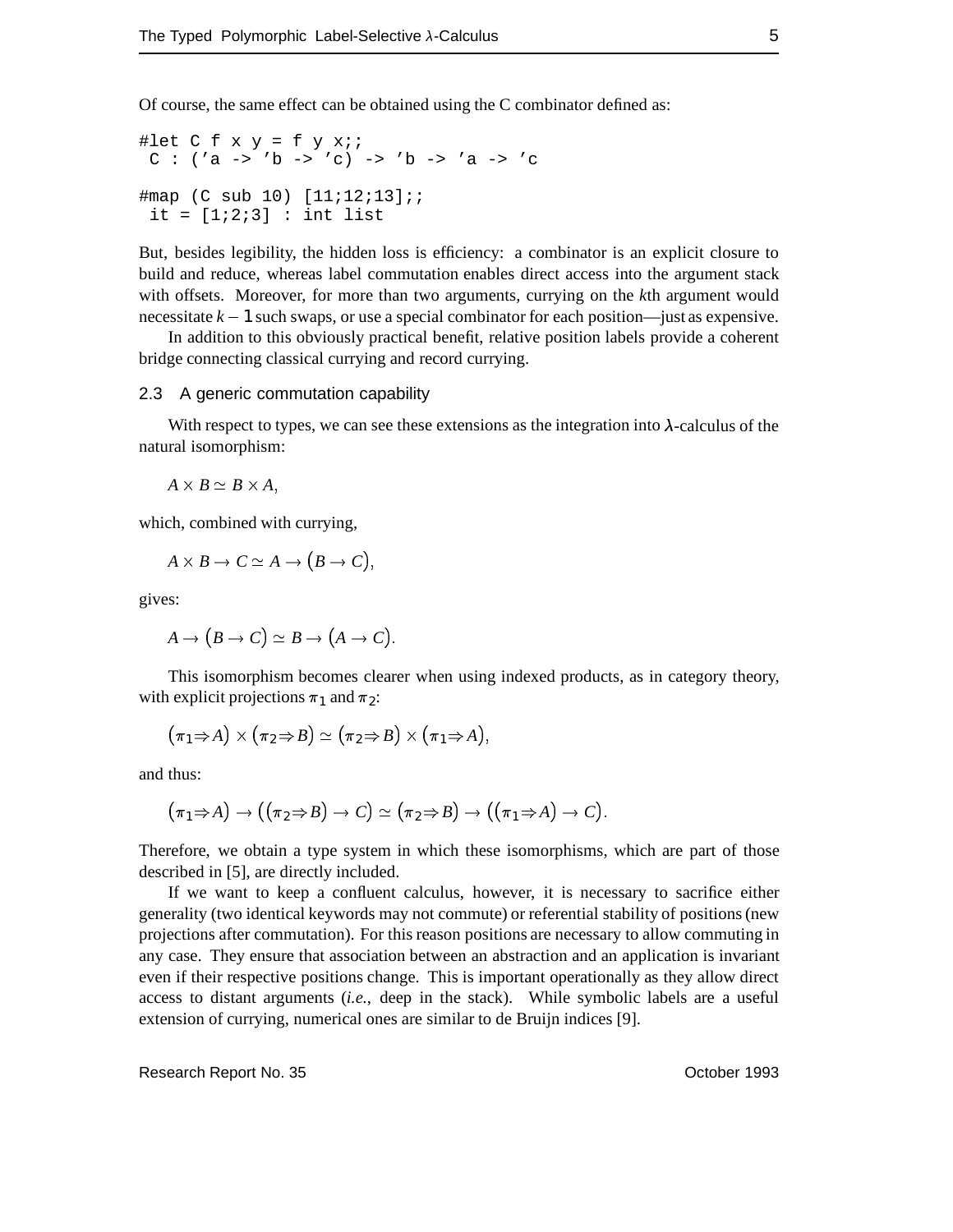#### $3$   $\lambda$ -Calculus with multiple channels

To obtain the behavior that we illustrated with keywords, we define an extension of the  $\lambda$ -calculus, the *symbolic selective*  $\lambda$ -*calculus*, with symbolic labels.

Selective  $\lambda$ -terms consist of variables, taken from a set V, and two labeled constructions: abstraction and application. We shall assume a non-empty, totally ordered, set of symbols  $S$ , to use as labels. We will denote variables by  $x$ ,  $y$ , labels by  $p$ ,  $q$ , and  $\lambda$ -expressions by capital letters. The syntax of selective  $\lambda$ -terms is then given as:

 $M \cong x$  (variables)  $\lambda_p x.M$  (abstractions)  $M \hat{p} M'$  (applications).

We will say "to abstract x on p in M", "to apply M to M' through p". These terms will always be considered modulo  $\alpha$ -conversion.

To make this compatible with the classical  $\lambda$ -calculus, we shall distinguish a special label, written  $\iota$ , to use as default.<sup>2</sup> That is, any unlabeled abstraction or application is interpreted as being labeled by  $\iota$ . In other words, classical  $\lambda$ -calculus is the special case when  $S = {\iota}$ .

The reduction rules for this calculus are given in Figure 1.  $\beta$ -Reduction only happens

Reduction:

$$
(\beta) \quad (\lambda_p x.M) \widehat{p} N \to [N/x]M
$$

Reordering:

- (1)  $\lambda_p x \cdot \lambda_q y \cdot M \rightarrow \lambda_q y \cdot \lambda_p x \cdot M$   $p > q$
- (2)  $M_p^{\sim} N_q^{\sim} P \rightarrow M_q^{\sim} P_p^{\sim} N$   $p > q$
- (3)  $(\lambda_p x.M) \hat{q} N \rightarrow \lambda_p x.(M \hat{q} N)$   $p \neq q, x \notin FV(N)$

#### Figure 1. Reduction rules for symbolic selective  $\lambda$ -calculus

on abstraction-application pairs with the same label.<sup>3</sup> Otherwise they commute by rule (3). Rules (1) and (2) simply normalize the order of abstractions and applications.

For convenience, we will sometimes use a variant syntax using record notation. A *record* is an expression of the form  $(p_1 \Rightarrow M_1, \ldots, p_n \Rightarrow M_n)$  the *p<sub>i</sub>*s are labels and the *M<sub>i</sub>*s are terms. We shall use these expressions with the following syntactic equivalence:

<sup>&</sup>lt;sup>2</sup>It will be convenient, though not necessary, to assume that  $\iota$  is the least element of  $\mathcal{S}$ .

<sup>&</sup>lt;sup>3</sup>The notation  $[N/x]M$  denotes the term obtained from *M* after substituting all the free occurrences of variable *x* with the term *N*.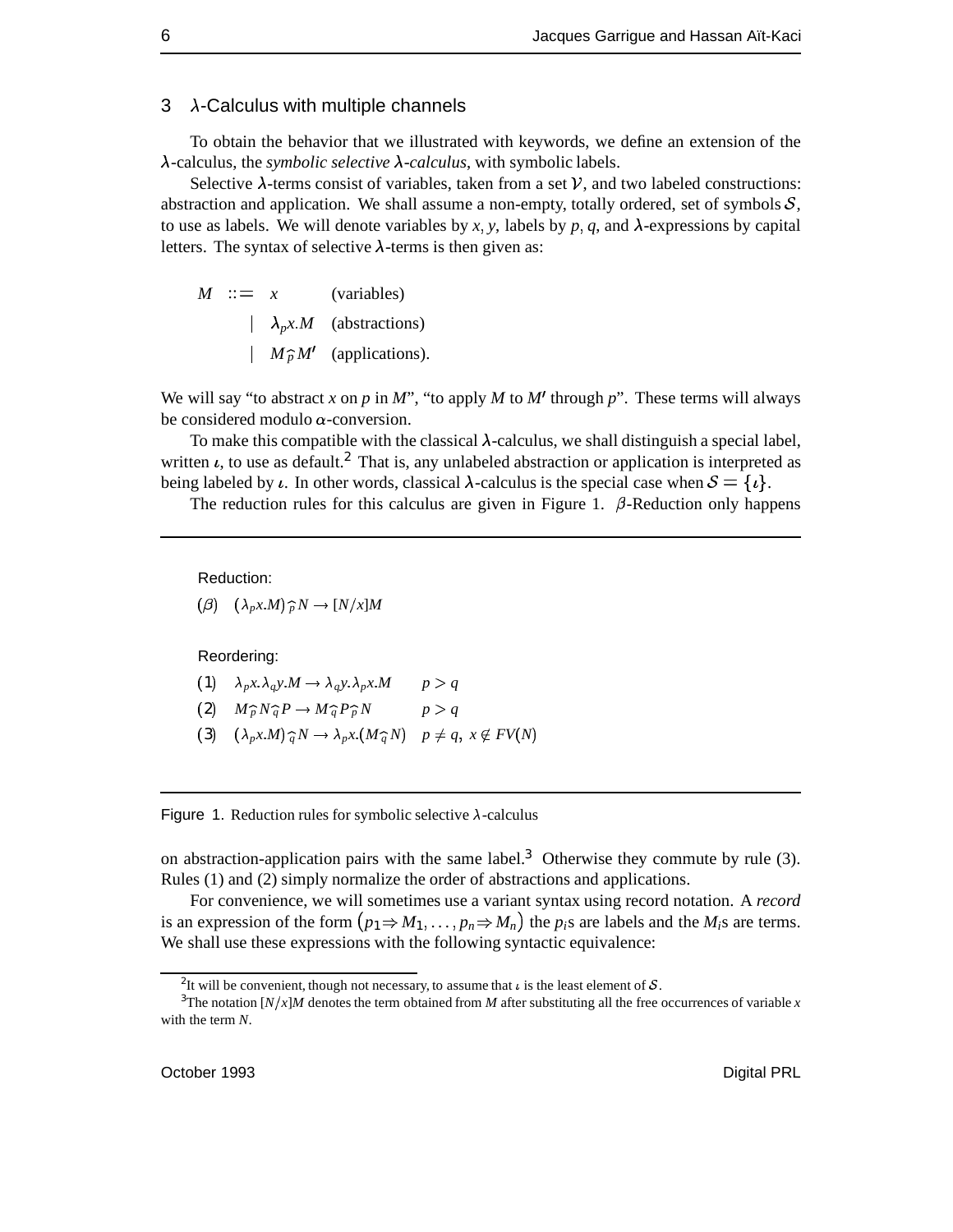$$
\lambda(p_1 \Rightarrow x_1, \ldots, p_n \Rightarrow x_n).M \equiv \lambda_{p_1} x_1 \cdots \lambda_{p_n} x_n. M
$$
  

$$
M(p_1 \Rightarrow M_1, \ldots, p_n \Rightarrow M_n) \equiv (\ldots (M_{\widehat{p_1}} M_1) \ldots \widehat{p_n} M_n).
$$

An example of reduction in the symbolic selective calculus is given in Figure 2

We suppose that  $p < q < r < s$ :

 $(\lambda(p \Rightarrow x, q \Rightarrow y, r \Rightarrow z).M)(r \Rightarrow N, s \Rightarrow P, p \Rightarrow Q)$  $\equiv (\lambda_p x \cdot \lambda_q y \cdot \lambda_r z \cdot M) \hat{i}^N s^P \hat{j}^Q$  $\rightarrow$ <sub>3</sub>  $(\lambda_p x.((\lambda_q y.\lambda_r y.M)\hat{r}N))\hat{r}P\hat{p}Q$  $\rightarrow$  2  $(\lambda_p x.((\lambda_q y.\lambda_r y.M)\hat{i}/N))\hat{j}/Q\hat{j}/P$  $\rightarrow$ <sup>*g*</sup>  $(\lambda_a y.\lambda_r z.[Q/x]M)\hat{ }^N_s P$  $\rightarrow$ <sub>3</sub>  $(\lambda_q y \cdot ((\lambda_r z \cdot [Q/x]M)\hat{\tau}N))\hat{\tau}P$  $\rightarrow$   $\beta$   $(\lambda_q y \cdot ([Q/x][N/z]M))$ <sup>2</sup>  $\rightarrow$ <sub>3</sub>  $\lambda_q y$ :(([Q/x][N/z]M) $\hat{s}$ P)

Figure 2. Example of reduction with symbolic labels

We call *symbolic selective*  $\lambda$ -calculus the free combination of these rules and  $\alpha$ -conversion.

Theorem 1 *The symbolic selective*  $\lambda$ -calculus is confluent.

**Proof:** Consequence of the proof for selective  $\lambda$ -calculus, in [2]

П

#### $4\lambda$ -Calculus with relative positions

This calculus is very similar to the previous one. Its syntax is identical; the only difference is that the labels are positive natural numbers:

 $M::= x \mid \lambda_n.M \mid M \widehat{n} M'$  where  $n \in \mathcal{N} \subseteq \mathbb{N} - \{0\}.$ 

Again, for compatibility with the classical  $\lambda$ -calculus, we shall use position 1 as default. That is, any unlabeled abstraction or application is interpreted as being labeled by 1. In other words, classical  $\lambda$ -calculus is the special case when  $\mathcal{N} = \{1\}.$ 

The reduction rules are also similar, but with a twist. They are are given in Figure 3. The main idea here is to preserve coherence between argument position numbers and the property used for currying that all functions are unary. Hence, it is necessary to adjust a position number relatively to the form on its left.

Similarly to what we do for symbolic labels, we will also use a number-labeled recordsyntax variant of the raw syntax for convenience. However, unlike the freely commuting symbolic labels, the numbers used as labels in record notation do not correspond directly to the relative position labels of the raw syntax. Namely, translating from the record syntax to raw syntax must readjust an argument's position index by subtracting an offset equal to the number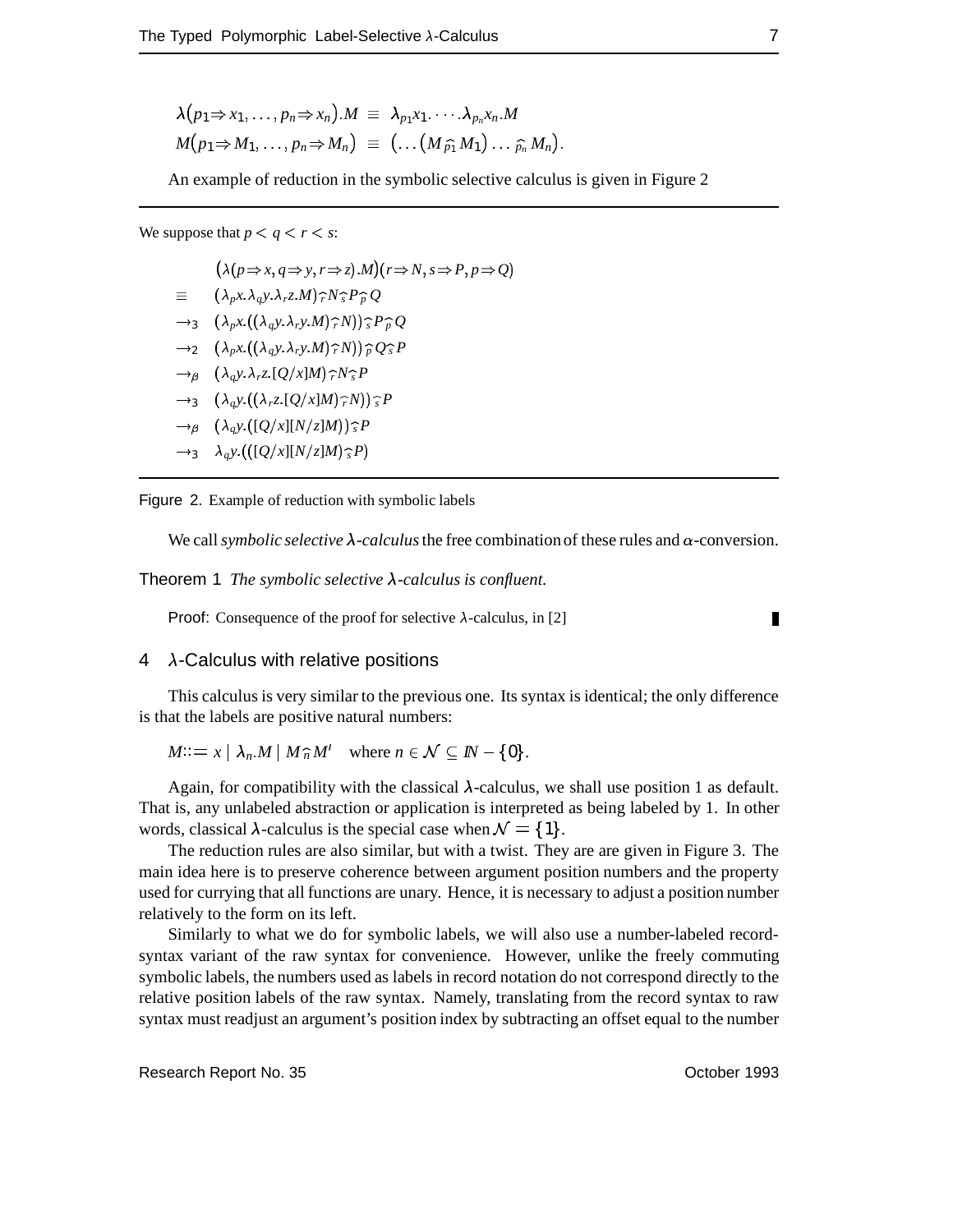Reduction:

 $(\beta)$   $(\lambda_n x.M)\widehat{n}N \rightarrow [N/x]M$ 

Reordering:

- (4)  $\lambda_m x.\lambda_n y.M \rightarrow \lambda_n y.\lambda_{m-1} x.M \qquad m > n$
- (5)  $M_m^{\frown} N_m^{\frown} P \to M_m^{\frown} P_{m-1}^{\frown} N$   $m > n$
- (6)  $(\lambda_m x.M)\hat{n}N \rightarrow \lambda_{m-1}x.(M\hat{n}N)$   $m > n, x \notin FV(N)$
- $(7)$   $(\lambda_m x.M)\widehat{n}N \rightarrow \lambda_m x.(M\widehat{n-1}N)$   $m < n, x \notin FV(N)$



of arguments of lesser position indices on its left. More precisely, let  $(n_1 \Rightarrow M_1, \ldots, n_k \Rightarrow M_k)$ be a record expression where  $n_i \in \mathcal{N}$  for  $i = 1, ..., k$ . Then, for any  $i = 1, ..., k$  in this expression, its *relative position offset* is the number  $o(i)$  of labels in the set  $\{n_1, \ldots, n_{i-1}\}\$  that are strictly less than *ni*. For example, the relative position offsets of the record expression:

 $(4 \Rightarrow M_1, 1 \Rightarrow M_2, 5 \Rightarrow M_3, 2 \Rightarrow M_4, 2 \Rightarrow M_5)$ 

are:  $o(1) = 0, o(2) = 0, o(3) = 2, o(4) = 1, o(5) = 1.$ Hence, the syntactic equivalence is given by:

$$
\lambda(n_1 \Rightarrow x_1, \ldots, n_k \Rightarrow x_k) . M \equiv \lambda_{n_1} x_1 \ldots \lambda_{n_k - o(k)} x_k . M
$$
  

$$
M(n_1 \Rightarrow M_1, \ldots, n_k \Rightarrow M_k) \equiv (\ldots (M \widehat{n_1} M_1) \ldots \widehat{n_k - o(k)} M_k).
$$

An example of reduction in the numerical selective calculus is given in Figure 4

Theorem 2 *The numerical selective*  $\lambda$ -calculus is confluent.

**Proof:** Consequence of the proof for selective  $\lambda$ -calculus.

#### 5 The selective  $\lambda$ -calculus

The selective  $\lambda$ -calculus combines orthogonally the symbolic and the numerical selective  $\lambda$ -calculi by using  $\mathcal{L} = \mathcal{S} \times \mathcal{N}$  as set of labels.<sup>4</sup> Thus its syntax is:

 $M::= x \mid \lambda_{\ell}.M \mid M \hat{\ell}M'$  where  $\ell = pn \in \mathcal{L} = \mathcal{S} \times \mathcal{N}$ .

The reduction system is the combination in Figure 5. Applying these rules simply amounts to applying independently the symbolic and numeric systems. One may see reordering rules as structural equalities, and  $\beta$ -reduction as unique reduction rule. Since the combination is orthogonal, it inherits confluence from both systems.

П

 ${}^{4}$ In [2] this particular variant was defined as a *product system*, and what we called there selective  $\lambda$ -calculus as the *sum* system  $\mathcal{L} = \mathcal{S} \cup \mathcal{N}$ . Properties of the two systems being similar, we work here on the most general one.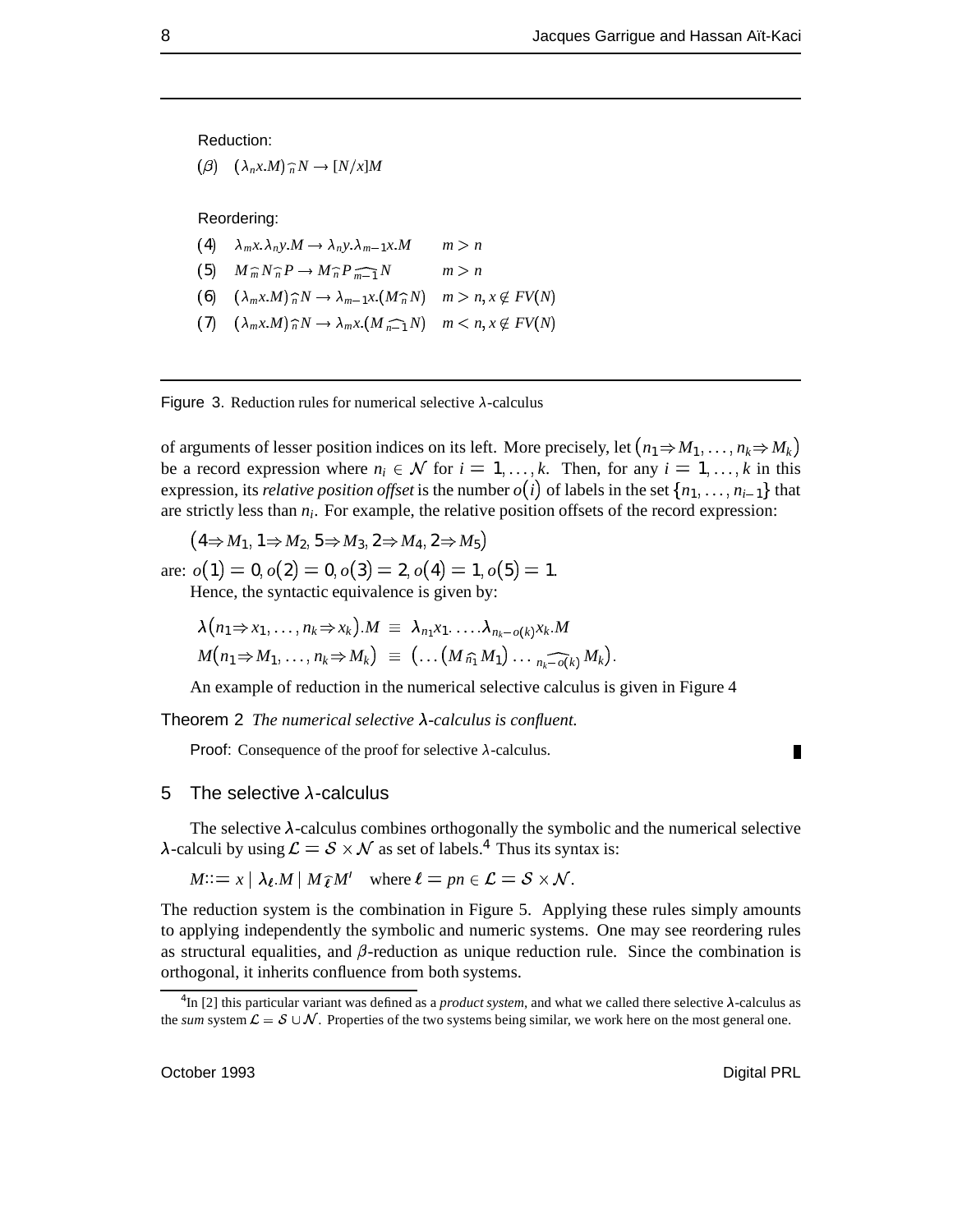$(\lambda(2 \Rightarrow x, 1 \Rightarrow y, 4 \Rightarrow z).M)(4 \Rightarrow N, 6 \Rightarrow P, 2 \Rightarrow Q)$ 

- $\equiv (\lambda_2 x.\lambda_1 y.\lambda_2 z.M) \hat{a} N \hat{b} P \hat{c} Q$
- $\rightarrow$  4 ( $\lambda_1 y \cdot \lambda_1 x \cdot \lambda_2 z \cdot M$ )  $\widehat{A} N \widehat{S} P \widehat{Z} Q$
- $\rightarrow$ <sub>7</sub> ( $\lambda_1 y.((\lambda_1 x.\lambda_2 z.M)\hat{\sigma}N)$ ) $\hat{\sigma}P\hat{\sigma}n_3$
- $\rightarrow$  5  $(\lambda_1 y \cdot ((\lambda_1 x \cdot \lambda_2 z \cdot M) \hat{\beta} N)) \hat{\gamma} Q \hat{\alpha} P$
- $\rightarrow$ <sup>7</sup>  $(\lambda_1 y.\lambda_1 x.((\lambda_2 z.M)\hat{z}N))\hat{z}Q\hat{z}P$
- $\rightarrow$   $\beta$   $(\lambda_1 y.\lambda_1 x.[N/z]M)\hat{z}Q\hat{q}P$
- $\rightarrow$  7 ( $\lambda_1 y \cdot ((\lambda_1 x \cdot [N/z]M) \hat{\tau} Q) \hat{\tau} P$
- $\rightarrow$   $\beta$   $(\lambda_1 y \cdot [Q/x][N/z]M)$ <sup>2</sup> $P$
- $\rightarrow$ <sub>7</sub>  $\lambda_1 y \cdot ([Q/x][N/z]M_3 P)$



#### Reduction:

 $(\beta)$   $(\lambda_t x.M) \hat{\imath}^N \rightarrow [N/x]M$ 

Symbolic reordering:

(1) 
$$
\lambda_{pm}x.\lambda_{qn}y.M \rightarrow \lambda_{qn}y.\lambda_{pm}x.M
$$
  $p > q$   
\n(2)  $M_{\hat{p}\hat{m}}N_{\hat{q}\hat{n}}P \rightarrow M_{\hat{q}\hat{n}}P_{\hat{p}\hat{m}}N$   $p > q$   
\n(3)  $(\lambda_{pm}x.M)_{\hat{q}\hat{n}}N \rightarrow \lambda_{pm}x.(M_{\hat{q}\hat{n}}N)$   $p \neq q, x \notin FV(N)$ 

Numeric reordering:

(4) 
$$
\lambda_{pm}x.\lambda_{pn}y.M \rightarrow \lambda_{pn}y.\lambda_{pm-1}x.M
$$
  $m > n$   
\n(5)  $M_{\hat{p}\hat{m}}N_{\hat{p}\hat{n}}P \rightarrow M_{\hat{p}\hat{n}}P_{\hat{p}\hat{m-1}}N$   $m > n$   
\n(6)  $(\lambda_{pm}x.M)_{\hat{p}\hat{n}}N \rightarrow \lambda_{pm-1}x.(M_{\hat{p}\hat{n}}N)$   $m > n, x \notin FV(N)$   
\n(7)  $(\lambda_{pm}x.M)_{\hat{p}\hat{n}}N \rightarrow \lambda_{pm}x.(M_{\hat{p}\hat{n-1}}N)$   $m < n, x \notin FV(N)$ 

#### Figure 5. Reduction rules for selective  $\lambda$ -calculus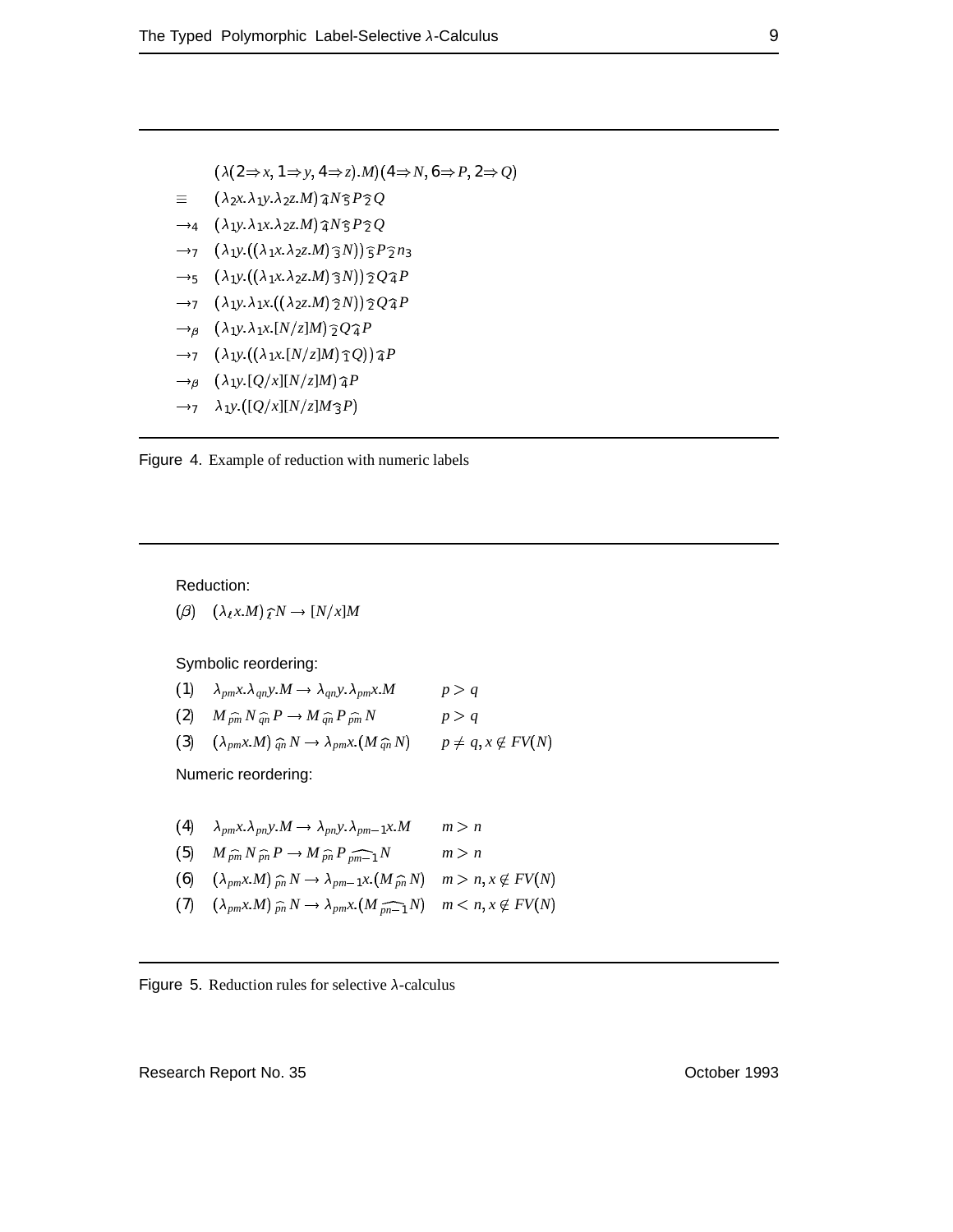Theorem 3 *The selective*  $\lambda$ -calculus is confluent.

Proof: This is a consequence of the proof for the sum system in [2]. We extend easily the use of numerical indices, which can be seen as being limited to a only one keyword in the sum system, to all keywords thanks to channel independence.

To let this system include the symbolic calculus and numerical calculus as sub-calculi, we will identify a symbolic keyword  $p$  in the former with the label  $(p, 1)$ , and a numeric index  $n$ in the latter with the label  $(i, n)$ . Thus, the classical unlabeled  $\lambda$ -calculus is also syntactically embedded in selective  $\lambda$ -calculus by taking  $(\iota, 1)$  as the default label of all abstractions and applications.

#### 6 Simple types

As in classical  $\lambda$ -calculus, we introduce simple types. There are two benefits. First, we gain a better understanding of the label-selective calculus itself by explicating the type structure that it needs. Second, simply typed selective  $\lambda$ -calculus gains the same nice expected properties; *e.g.*, strong normalization of well-typed terms.

#### 6.1 Syntax and types

The original syntax of terms is extended to:

 $M:= x \mid \lambda \rho x : t.M \mid M \hat{\rho} M'.$ 

which requires abstracted variables to be explicitly typed.

We define the syntax of label-selective simple types with the following grammar:

 $\ell$  ::= *pn* (labels)  $u$  ::=  $u_1 | u_2 | \dots$  (base types)  $r$  ::= { $\ell \Rightarrow t, \ldots$ } (record types)  $t$  :  $\equiv$   $u \mid r \rightarrow u$  (general types)

where the expression  $\{\ell \Rightarrow t, \ldots\}$  denotes a finite partial function from  $\mathcal L$  to types, including the empty function  $\{\}$ . We shall identify a functional type of the form  $\{\} \rightarrow u$  with the base type *u*. Note that record types are *not* types of expressions of our term language. They are used exclusively as the left subexpression of function types.

The idea behind this syntax of types is to convey that an application can be done indifferently through any label that is present in the type, on a value of corresponding type.

#### 6.2 Record concatenation

We shall provide a simple-type inference system as expected. In order to do so, we must define a record-type concatenation operation needed for extending the domain type of a functional type. Before we give it formally, it is preferable to build some preliminary intuition. We will illustrate the essential mechanism on an example.

October 1993 Digital PRL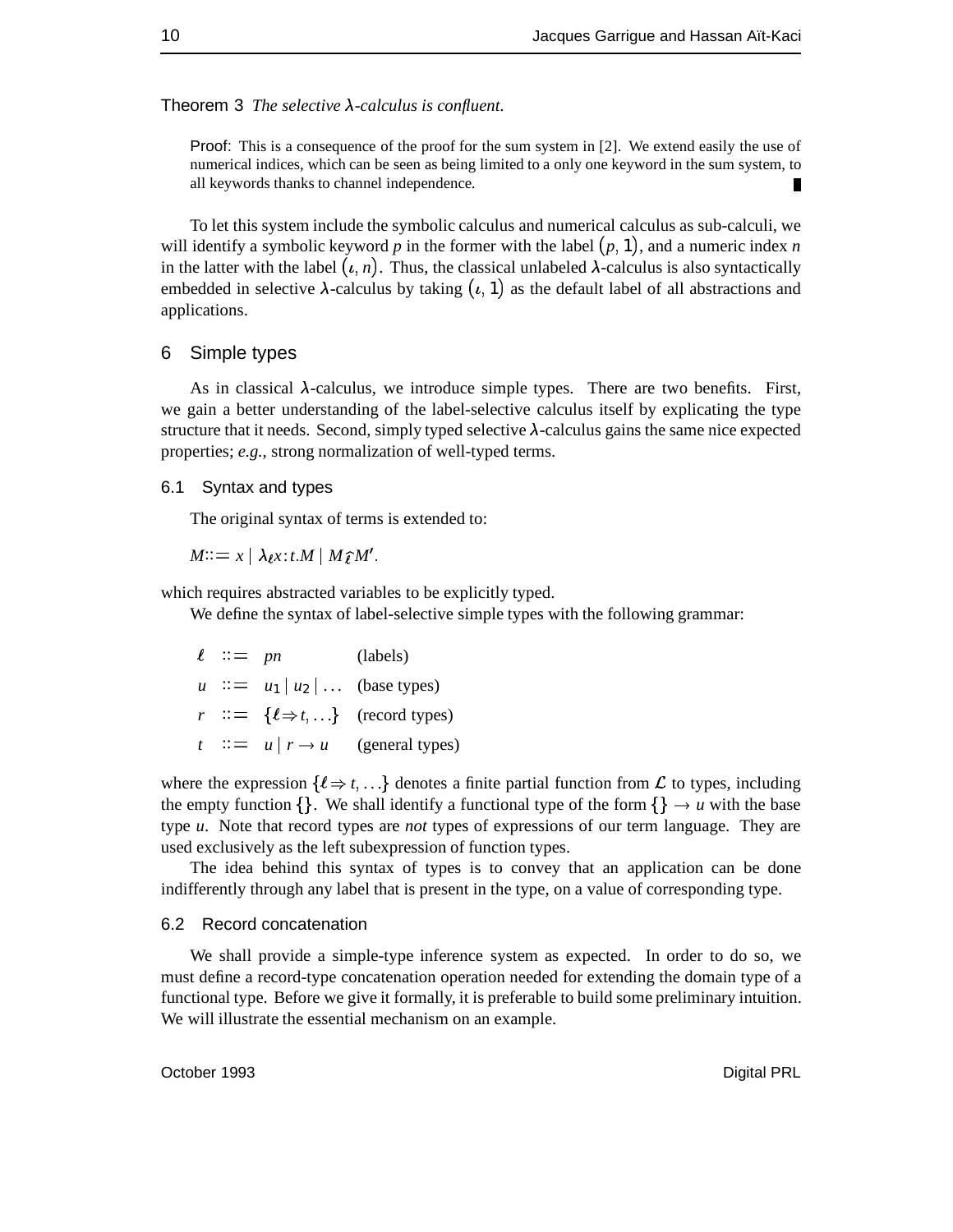To simplify the discussion, let us first restrict ourselves to numeric labels only. Consider the two record types  $r = \{2 \Rightarrow t_1, 4 \Rightarrow t_2\}$  and  $s = \{2 \Rightarrow u_1, 3 \Rightarrow u_2\}$ . Extending the type *r* on the right with *s* must be done such that the relative positions be kept in coherence. Now, *r* expects  $t_1$  in second position and  $t_2$  in fourth position. In other words, positions 1, 3, 5 and up, are "free" in *r* in the sense that if more arguments were to be expected by an extension of *r*, they could use these free slots in sequence. Consider now extending *r* with *s*. The first argument's position in *s* is 2. Hence, in *r*'s context, this argument corresponds to the second "free" slot; *i.e.*, position 3. The following one in *s* is in position 3, and hence corresponds to the third "free" slot in *r*; *i.e.*, position 5. Thus, the record type resulting from the concatenation of *r* and *s* is  $r \cdot s = \{2 \Rightarrow t_1, 3 \Rightarrow u_1, 4 \Rightarrow t_2, 5 \Rightarrow u_2\}.$ 

The case of multiple channels is not more complicated since the above scheme is to be used on each channel independently. Intuitively, this operation reminds of stream merging. In fact, this is exactly what is happening as the indices on a given channel in a record indicate the expected positions, but only relative to this specific record. Extending the record with more indices on this channel necessitates adjusting the new indices by taking their positions with respect to the sequence of indices unused by the initial record. We now proceed to defining formally this record-type concatenation operation.

Let  $r = \{\ell_1 \Rightarrow t_1, \ldots, \ell_n \Rightarrow t_n\}$  be a record type. We shall denote by  $\mathcal{D}_r = \{\ell_1, \ldots, \ell_n\}$  the set of labels defined in *r*. Recall that our record labels are not simple symbols, but pairs of the form *pn*, a symbol and a position index.

Definition 1 (occupied position) *The nth position on p in a record type r is said to be* occupied *if r is such that pn*  $\in \mathcal{D}_r$ .

Given a record type *r*, we denote by  $o_r(pn)$  the *offset* of *n* on *p* in *r* to be the number of occupied positions on symbol *p* in *r* with index less than or equal to *n*. That is, *or*(*pn*) =  $|({p} \times [1, n]) \cap \mathcal{D}_r|$ .

For example, consider the two following record types:

$$
r = \{p2 \Rightarrow t_1, p4 \Rightarrow t_2, q1 \Rightarrow t_3, q2 \Rightarrow t_4, q5 \Rightarrow t_5\},
$$
  
\n
$$
s = \{p2 \Rightarrow u_1, p3 \Rightarrow u_2, q2 \Rightarrow u_3, q3 \Rightarrow u_4\}.
$$

The offsets of the labels of *s* in *r* are, respectively,  $o_r(p2) = 1$ ,  $o_r(p3) = 1$ ,  $o_r(q2) = 2$ , and  $o_r(q_3) = 2.$ 

Given a record type *r* and a given symbol *p*, we need to identify the least index of *p* in *r* that is not an occupied position. More precisely, it is useful to know the *n*th such free position for symbol *p* in *r*.

Definition 2 (free position) *The nth* free position *for p in r is given by:*

$$
\phi_{r,p}(n)=\min\{i\in\mathcal{N}\mid i-o_r(pi)=n\}.
$$

For example, given the previous example's two record types, the free positions in *r* available for the indices in *s* are, respectively,  $\phi_{r,p}(2) = 3$ ,  $\phi_{r,p}(3) = 5$ ,  $\phi_{r,q}(2) = 4$ , and  $\phi_{r,q}(3) = 6.$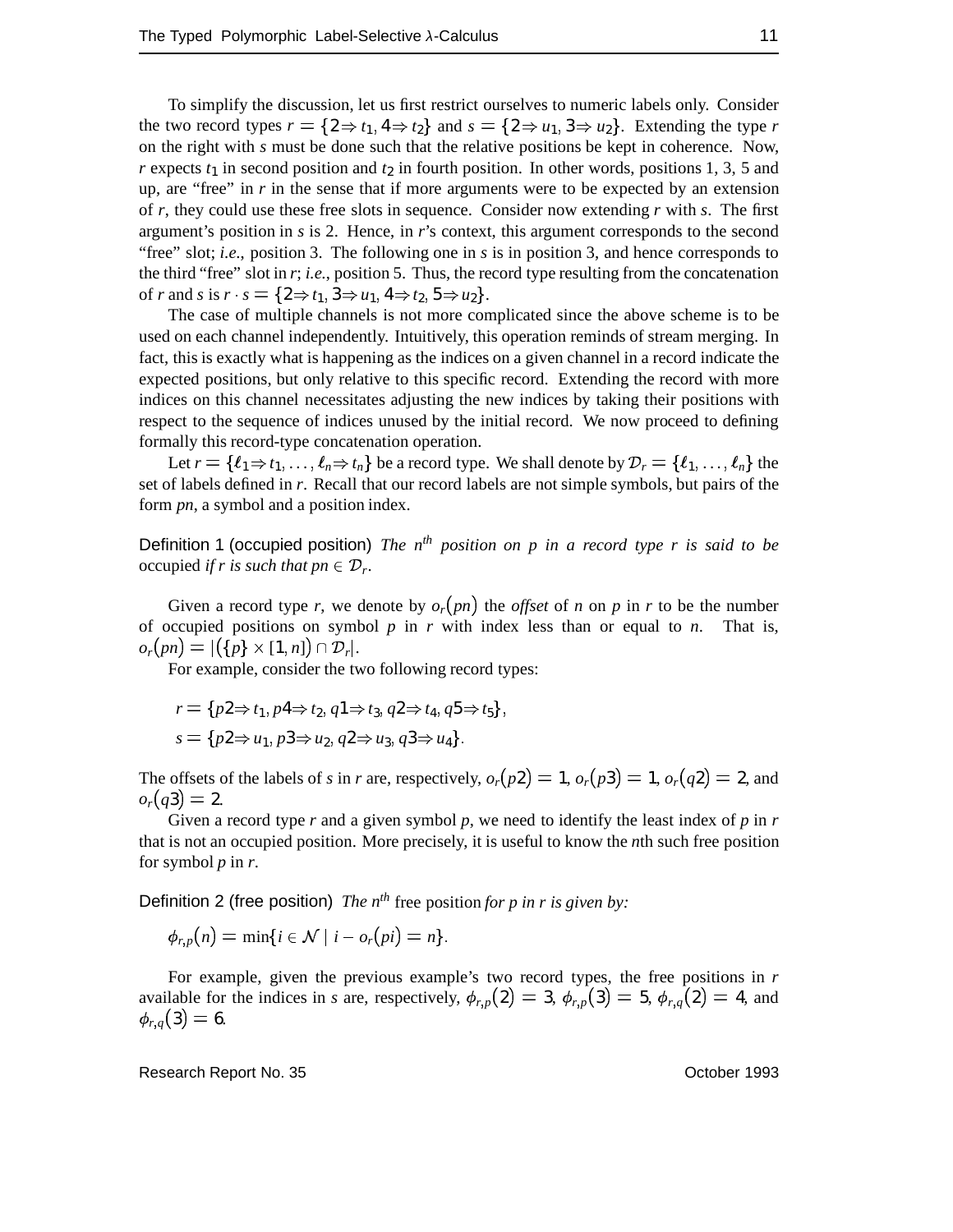For fixed *r*, this function is extended to work also on a record type by distributing it on each label. Namely, for any  $s = \{p_i n_i \Rightarrow t_i\}_{i=1}^k$ ,  $\phi_r(s) = \{p_i \phi_{r, p_i}(n_i) \Rightarrow t_i\}_{i=1}^k$ .

For example, for *r* and *s* used above:  $\phi_r(s) = \{p3 \Rightarrow u_1, p5 \Rightarrow u_2, q4 \Rightarrow u_3, q6 \Rightarrow u_4\}$ . It is not coincidental that the label domain of the  $\phi_r(s)$  is disjoint from that of *r*. It is easy to show that this is true in general.

**Definition 3 (concatenation)** *Record-type* concatenation *is defined as*  $r \cdot s = r \oplus \phi_r(s)$ *, where* ] *denotes union of functions with disjoint domains.*

Going back to the two record types *r* and *s* used in the examples above, we have  $r \cdot s = \{p2 \Rightarrow t_1, p3 \Rightarrow u_1, p4 \Rightarrow t_2, p5 \Rightarrow u_2, q1 \Rightarrow t_3, q2 \Rightarrow t_4, q4 \Rightarrow u_3, q5 \Rightarrow t_5, q6 \Rightarrow u_4\}.$ 

Proposition 4 *Label-selective record-types form a monoid;* i.e.*, concatenation is associative with neutral element* {}.

**Proof:** This is because  $\phi_r$ ,  $\phi_r \circ \phi_s$  (see appendix).

#### 6.3 Record matching

It is essential for a syntax-directed inference system, like the typing system that we are about to give, to be able to solve syntactic equations of the form  $r \cdot x = s$ . More specifically, to extract a subexpression *r* out of a record type expression it is convenient to write the latter as  $r \not\in s$  (*i.e.*, splitting it), and let that be the result of an expression  $r \cdot x$ , solving for x.

Remarkably, there is an inverse to record-type concatenation that allows solving such an equation and thus may be used to identify a given record type as the result of the concatenation of two other record types. We call this operation *record-type matching*. <sup>5</sup> It will be used with great benefit in typing rules as well as for polymorphic type unification and type inference as shown in the next section.

Let *r* and *s* be two record types with disjoint label domains (*i.e.*, such as could be obtained by partitioning one into two). Let *pi* be a label in *s*. For *p*, the position *i* can be seen as the result of having concatenated *r* with the same type originally at position  $i - o_r(p_i)$ . In fact, for all the label indices *i* of *p* in *s*, this defines an inverse function for  $\phi_{r,p}$  as  $\phi_{r,p}^{-1}(i) = i - o_r(pi)$ . That is,  $\phi_{r,p}^{-1}(i)$  computes the index corresponding to *i* on channel *p* skipping the occupied positions on *p* in *r* that are less than or equal to *i*.

As before, for fixed *r*,  $\phi^{-1}$  is extended to record types. Namely, for any  $s = \{p_i n_i \Rightarrow t_i\}_{i=1}^k$ As before, for fixed *r*,  $\varphi$  is extended to record types. Namely, for such that  $p_i n_i \notin \mathcal{D}_r$  for all  $i = 1, ..., k$ ,  $\phi_r^{-1}(s) = \{p_i \phi_{r, p_i}^{-1}(n_i) \Rightarrow t_i\}_{i=1}^k$ .

Definition 4 (matching) *Record-type* matching *is defined as*  $r \oplus s = r \cdot \phi_r^{-1}(s)$ , where  $\oplus$ *denotes union of functions with disjoint domains.*

Let  $r = \{p1 \Rightarrow t_1, q2 \Rightarrow t_2\}$  and  $s = \{p2 \Rightarrow u_1, q3 \Rightarrow u_2\}$ . The unique solution to the matching equation  $r \oplus s = r \cdot x$  is  $x = \phi_r^{-1}(s) = \{p1 \Rightarrow u_1, q2 \Rightarrow u_2\}.$ 

П

<sup>5</sup> Although *division* should be more appropriate.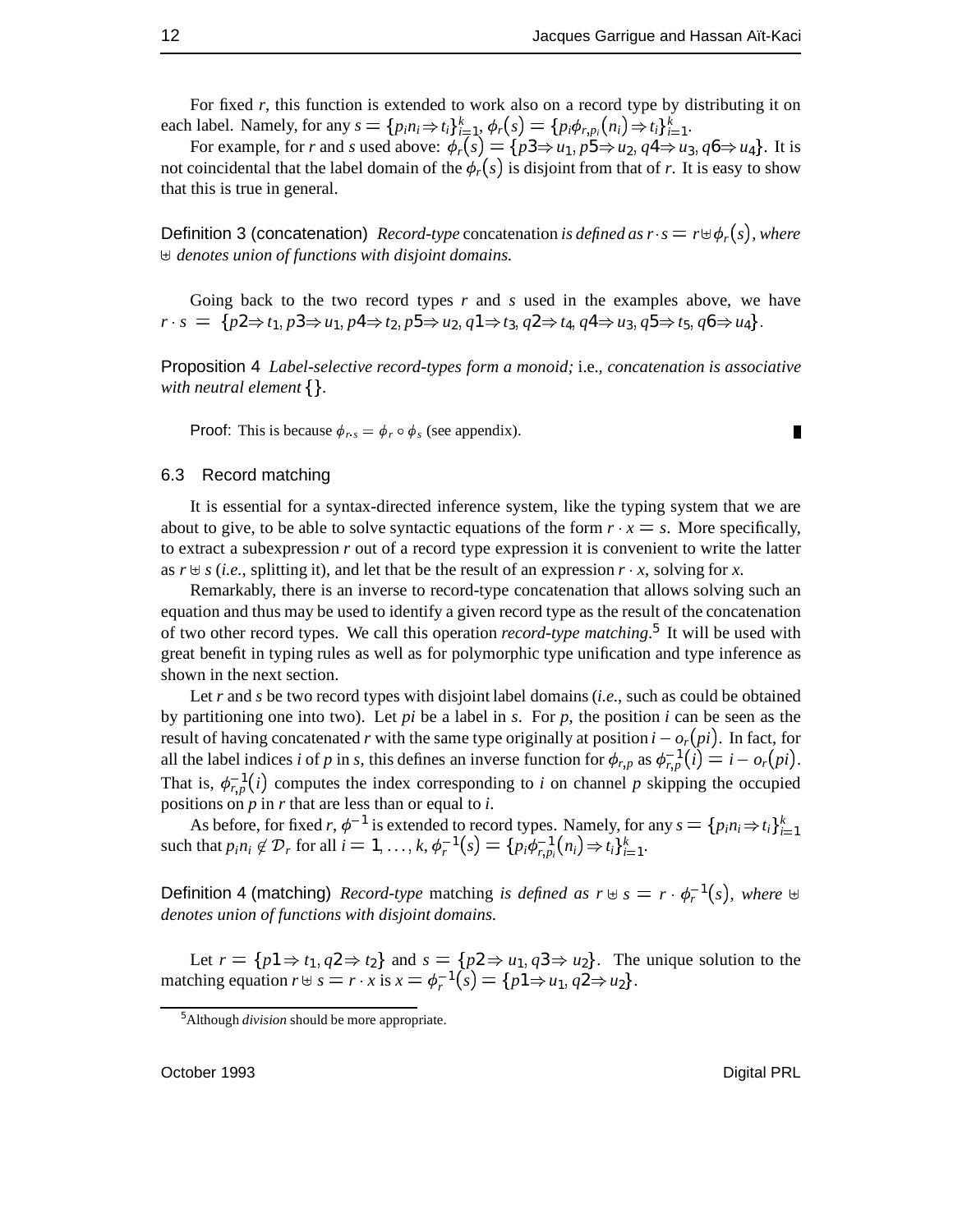#### 6.4 Typing rules

We now have all we need to define well-typedness. We will denote by  $\Gamma$  a typing *environment*; *i.e.*, a mapping from term variables to types. The notation  $\Gamma[x \mapsto \tau]$  denotes the typing environment that coincides with  $\Gamma$  everywhere, except on  $x$  for which it gives the type  $\tau$ .

Definition 5 *A term M is* well-typed *if there is a mapping from the free variables of M to types and a type*  $\tau$  *such that*  $\Gamma \vdash M : \tau$  *is derivable in the type inference system of Figure* 6.

| $\Gamma[x \mapsto \tau] \vdash x : \tau$                                                                                                            | (I)   |
|-----------------------------------------------------------------------------------------------------------------------------------------------------|-------|
| $\Gamma[x \mapsto \theta] \vdash M : r \to \tau$<br>$\Gamma \vdash \lambda_{\ell} x : \theta \colon \{l \Rightarrow \theta\} \cdot r \to \tau$      | (II)  |
| $\Gamma \vdash M : \{\ell \Rightarrow \theta\} \cdot r \rightarrow \tau \quad \Gamma \vdash N : \theta$<br>$\Gamma \vdash M \hat{r} N : r \to \tau$ | (III) |

Figure 6. Typing of simply-typed label-selective calculus

Simply typed selective  $\lambda$ -calculus verifies the two fundamental properties of typed  $\lambda$ -calculi.

Proposition 5 (subject reduction) *Reduction preserves the types;* i.e., if  $\Gamma \vdash M$  :  $\tau$  and  $M \rightarrow N$  then  $\Gamma \vdash N : \tau$ .

Theorem 6 (strong normalization) *The simply-typed label-selective -calculus is strongly normalizing.*

#### 7 Polymorphic selective  $\lambda$ -calculus

While there exist typing systems that are more powerful than ML's (*e.g.*, second-order polymorphic  $\lambda$ -calculus), the style of polymorphism used in ML is much simpler. This is essentially due to restricting type quantification to appear only at the outset of type expressions, which facilitates type instantiation to be done implicitly following applications. The main advantage of this type system is that, for  $\lambda$ -calculus, any term has a principal (*i.e.*, most general) type that can be reconstructed from the shape of the term alone. This obviates explicit type declarations: a simple type unification algorithm synthesizes missing types.

We show here that this form of polymorphism is valid also for label-selective  $\lambda$ -calculus. This means that, from a typing point of view, the addition of labels is coherent with polymorphically typed  $\lambda$ -calculus.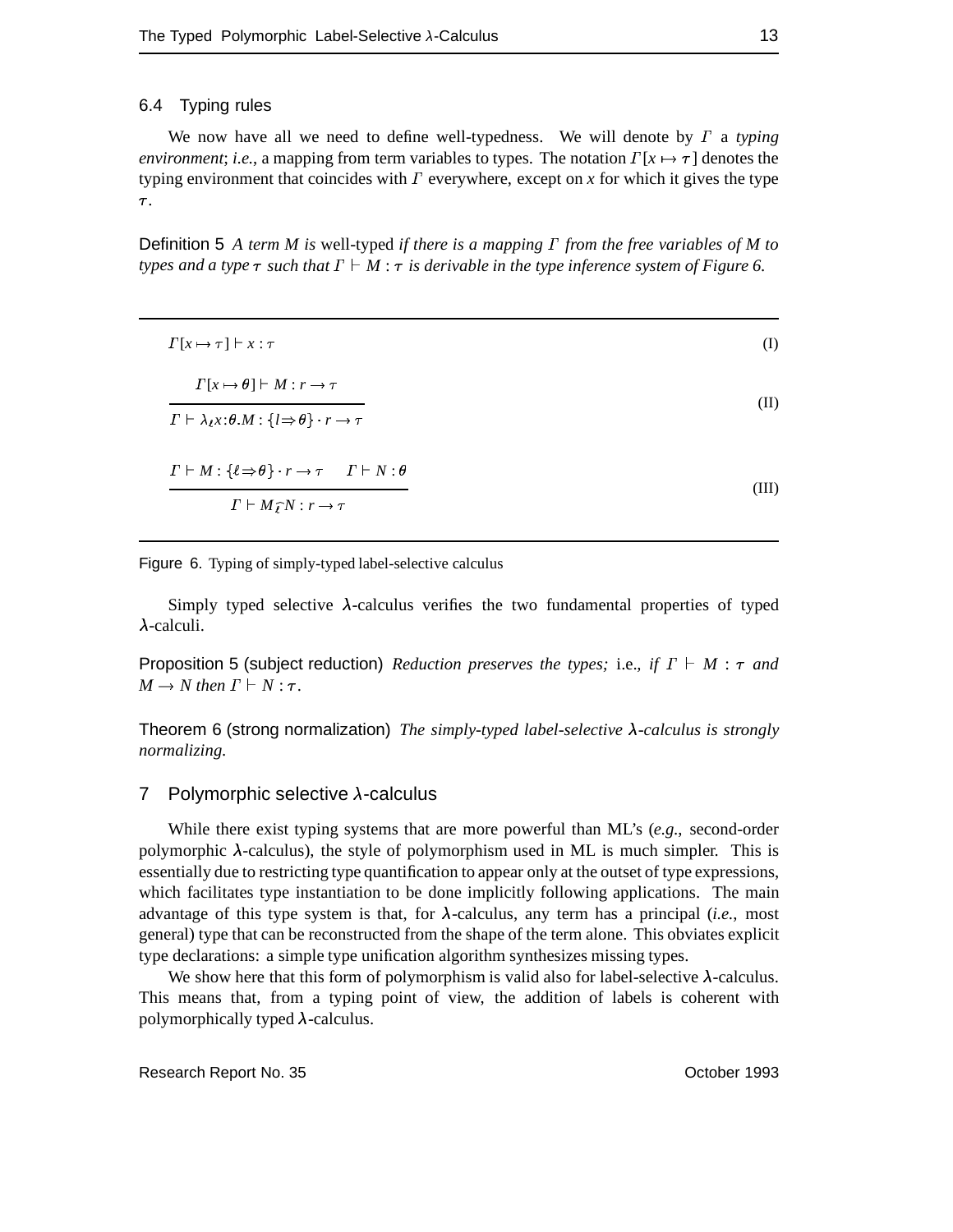#### 7.1 Syntax and types

The syntax is that of untyped selective  $\lambda$ -calculus with a **let** construct to introduce polymorphism, types being provided by inference. Thus, the syntax of terms is given by:

 $M:= x \mid \lambda \in M \mid M \hat{\tau} M' \mid \text{let } x = M \text{ in } M'$ 

and the reduction rule corresponding to the new construct is:

**let**  $x = M$  in  $N \rightarrow \lceil x/M \rceil N$ .

As in Damas and Milner's definition [8], types are partitioned into monotypes, ranged over by *t*, and polytypes, ranged over by  $\sigma$ . Thus, the language of types is given by:

*w*  $::= u | v$  (return types)  $r$  :  $\equiv \{l \Rightarrow t, ...\}$  (record types) *t* ::=  $w \mid r \rightarrow w$  (monotypes)  $\sigma$  ::=  $t | \forall v.\sigma$  (polytypes)

where return types  $u$  stand for base types and  $v$  for type variables. Here again, record types are *not* types of expressions of the term language.

#### 7.2 Type substitution

The distinction we introduce here between return types and monotypes is specific to selective  $\lambda$ -calculus. Indeed, as we shall see, the main difficulty in our system, when compared to  $\lambda$ -calculus with ML-style polymorphic types, is that function types are always kept flat. to *A*-calculus with ML-style polymorphic types, is that function types are always kept hat.<br>Observe, indeed, that function types are not return types. For example,  $\{\ell \Rightarrow \alpha\} \rightarrow (\{\ell' \Rightarrow$  $\beta$   $\rightarrow \gamma$  is *not* a valid type expression in our type language. It is possible, however, to obtain such an expression as the result of substituting a valid type for a type variable in another valid type. For example, doing a direct substitution with  $\{1 \Rightarrow \gamma\} \rightarrow \delta$  for  $\beta$  in type  $\{1 \Rightarrow \beta\} \rightarrow \beta$ would result in  $\{1 \Rightarrow (\{1 \Rightarrow \gamma\} \rightarrow \delta)\}\rightarrow (\{1 \Rightarrow \gamma\} \rightarrow \delta)$ . This means that when we substitute a variable that appears as return type with a functional type, we will need to modify the structure of the type.

The solution is to define type substitution with a built-in flattening of the domain type. We will denote this operation as  $[\tau' \setminus \alpha] \tau$  (*i.e.*, substitute type  $\tau'$  for type variable  $\alpha$  in  $\tau$ ) and it is performed as expressed by the following simple rule:

$$
[(r'\rightarrow\omega)\backslash\alpha](r\rightarrow\alpha)=(([r'\rightarrow\omega)\backslash\alpha]r)\cdot r')\rightarrow\omega.
$$

With this rule, our example above results in the valid type  $\{1 \Rightarrow (\{1 \Rightarrow \gamma\} \rightarrow \delta), 2 \Rightarrow \gamma\} \rightarrow \delta$ 

This illustrates how our domain of types is radically different from the conventional Herbrand universe with the arrow and base type constructors, whose well-known term unification is exploited for ML-type inference. We shall thus need to provide our explicit unification algorithm. It is a nice property of our system that unique most general unifiers exist for our type terms. As we shall see, this is essentially due to the well-foundedness of normalization to flattened types which does not change the size of types.

October 1993 Digital PRL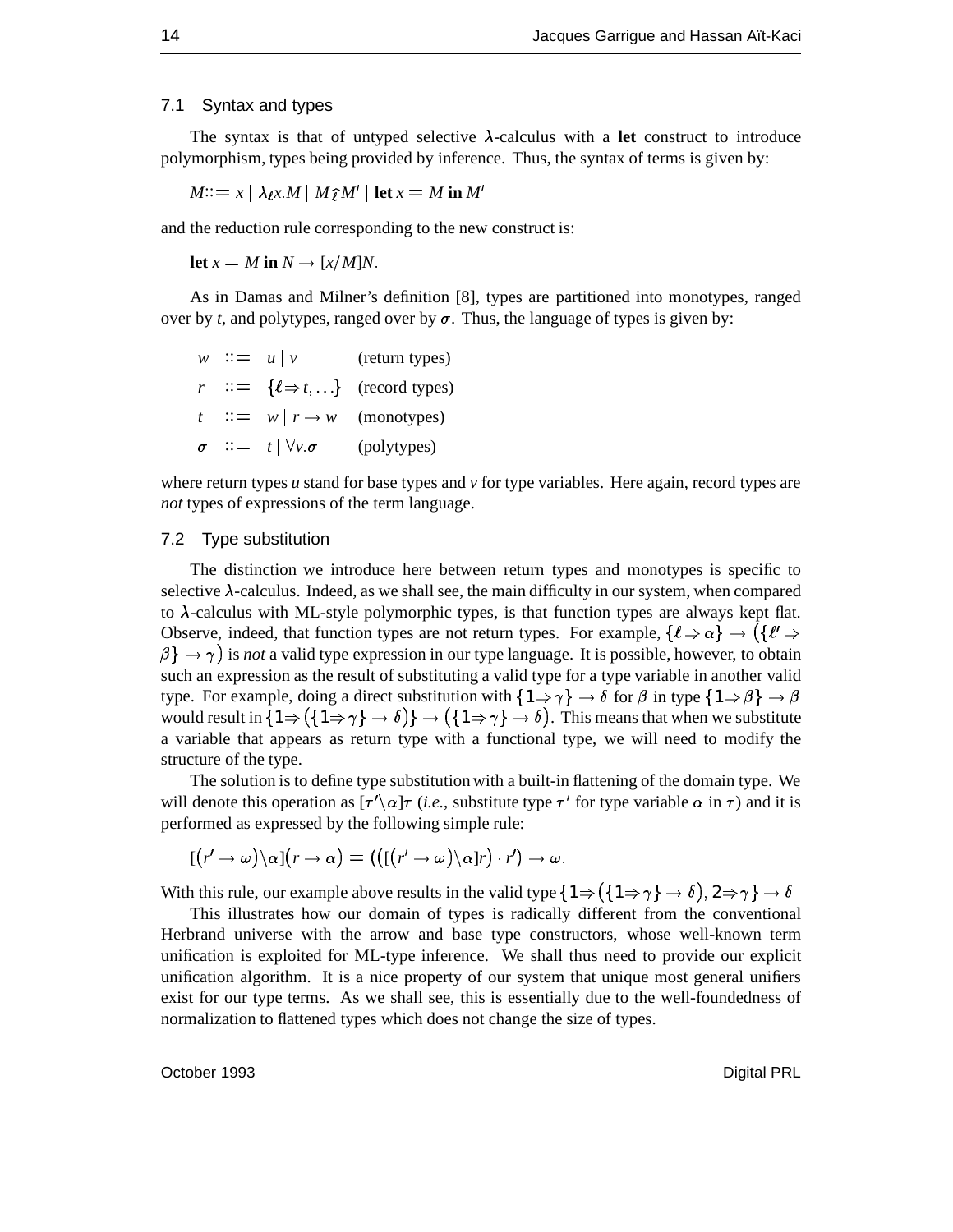#### 7.3 Typing rules

The typing rules are given in Figure 7. It is interesting to remark that Rules (IV)–(VI)

| $\Gamma[x \mapsto \sigma] \vdash x : \sigma$                                                                                                    | (I)   |
|-------------------------------------------------------------------------------------------------------------------------------------------------|-------|
| $\Gamma[x \mapsto \theta] \vdash M : r \rightarrow \tau$<br>$\Gamma \vdash \lambda_l x.M : \{l \Rightarrow \theta\} \cdot r \rightarrow \tau$   | (II)  |
| $\Gamma \vdash M : \{l \Rightarrow \theta\} \cdot r \rightarrow \tau \quad \Gamma \vdash N : \theta$<br>$\Gamma \vdash M \hat{\jmath} N : \tau$ | (III) |
| $\Gamma \vdash M : \sigma$<br>$\alpha$ not free in $\Gamma$<br>$\Gamma \vdash M : \forall \alpha . \sigma$                                      | (IV)  |
| $\Gamma \vdash M : \forall \alpha . \sigma$<br>$\Gamma \vdash M : [\tau \backslash \alpha] \sigma$                                              | (V)   |
| $\Gamma \vdash M : \sigma \quad \Gamma[x \mapsto \sigma] \vdash N : \tau$<br>$\Gamma \vdash \text{let } x = M \text{ in } N : \tau$             | (VI)  |

#### Figure 7. Typing rules for polymorphic selective  $\lambda$ -calculus

are in no way specific to selective  $\lambda$ -calculus. Since type quantifiers are external, they are independent of the structure of monotypes. Thus, these rules are exactly the same used in classical  $\lambda$ -calculus. Their roles are *generalization* (IV), *instantiation* (V), and **let***introduction* (VI). The only, but important, difference between these rules and the classical ones is hidden in the use of our flattening type substitution  $[\tau \setminus \alpha]$  in Rule (V).

Again, all the desirable properties hold for the polymorphically typed selective  $\lambda$ -calculus, as expressed by the two following propositions.

Proposition 7 (subject reduction) *If*  $\Gamma \vdash M : \tau$  *in polymorphically typed selective*  $\lambda$ *calculus, and*  $M \rightarrow N$ *, then*  $\Gamma \vdash N : \tau$ *.* 

Theorem 8 (strong normalization) *Polymorphic selective λ-calculus is strongly normalizing.*

#### 7.4 Type unification

The key for type synthesis is unification. We give here a unification algorithm for the label-selective monotypes defined above. It can be expressed as a simple E-unification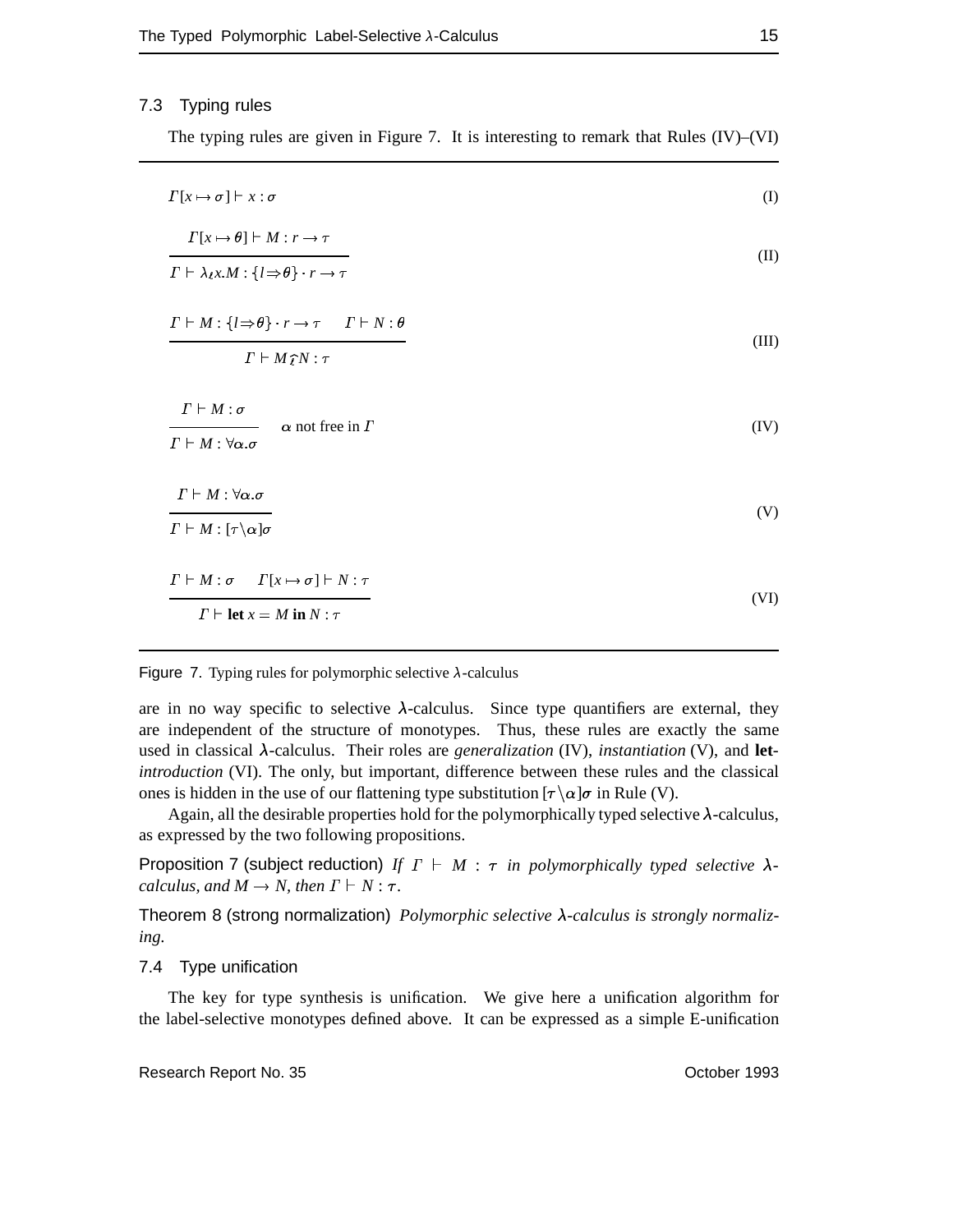problem [11], where the equational theory is that deciding equality of record types. Then, our type substitution operation using record-type concatenation constitutes a complete set of reduction for this theory. We next give this unification procedure as a complete set of equivalence-preserving transformations on a set of type equations.

A set of type equations  $\varphi$  is said to be in *solved form* if every equation in it is of the form  $\alpha = \tau$  such that the type variable  $\alpha$  occurs only once in  $\varphi$ ; *viz.*, as this equation's lefthand-side. As usual, such a solved-form defines a variable substitution that can be applied to type expressions.

Figure 8 contains the complete set of transformations for the unification of label-selective monotypes. We use the notation  $\alpha$  for type variables,  $\omega$  for return types, and  $\tau$  or  $\theta$  for any type expression. (Again,  $\{\}\rightarrow \omega$  is identified with  $\omega$ .)

These rules work on a set (a conjunction) of type equations, transforming it into another such set. Upon termination, having started from a set  $\varphi$  of equations, the resulting equation set is either  $\perp$ , the inconsistent equation indicating that no solution exists, or **sol**( $\varphi$ ), a set of equations in solved form equivalent to  $\varphi$ .

In either case, this process can be seen as returning a substitution. In the first case, it is the failing substitution  $\perp$  such that  $\perp (\tau) = \perp$  for all types  $\tau$ , where  $\perp$  denotes the inconsistent type. In the second case, the solved form  $sol(\varphi)$  is the most general unifier (MGU) of  $\varphi$  (up to variable renaming). The rules are written as rewrite rules using a comma as an associative and commutative set constructor, and the equal sign as a symmetric equation constructor. That is, in these rules the particular order of equations in the set as well as the orientation of an equation are irrelevant. As established by the following theorem, they are solution-preserving and there is a deterministic strategy that makes them always terminate.

Theorem 9 (label-selective type unification) *There is an algorithm that computes the most general unifier of a set of equations on monotypes or reports failure if there is none.*

#### 7.5 Type inference

It is now easy to derive a type inference algorithm by combining type unification with the typing rules of Figure 7. It is sufficient to following the syntactic structure of a given term, accumulating new equations in a set, as shown in Figure 9. The function *Tp* takes a typing environment  $\Gamma$  (a function from term variables to types) and a selective  $\lambda$ -term *M*, and returns a pair  $\langle \varphi, \tau \rangle$  where  $\varphi$  is a set of type equations in solved form (*i.e.*, a type substitution), and  $\tau$  is the principal type of *M*. The function **strip** applies to a type expression  $\forall \alpha_1 \cdots \forall \alpha_n$ . where  $n \geq 0$ , and returns the expression obtained from  $\tau$  where all the  $\alpha_i$ s, if any, are replaced with fresh names.<sup>6</sup> The expression  $FV(\tau)$  is the set of free variables in  $\tau$ , and by extension  $FV(\Gamma) = \bigcup_{x} FV(\Gamma(x))$ . The expression **sol**( $\varphi$ ), where  $\varphi$  is a set of type equations, is the solved form of  $\varphi$  (*i.e.*, the MGU of  $\varphi$ ). It is the result of applying the transformation rules of Figure 8 to  $\varphi$  until none applies. The expression  $\varphi(\tau)$  is the result of applying the substitution  $\varphi$  to the type expression  $\tau$ . By extension,  $\varphi(\Gamma)$  is the function defined by  $\varphi(\Gamma)(x) = \varphi(\Gamma(x)).$ 

This algorithm constructs a derivation tree whose root is  $\Gamma \vdash M : \tau$ , where  $\Gamma$  and M are given. Since there is only one way to construct this tree, by induction on the structure of *M*,

<sup>&</sup>lt;sup>6</sup>If  $n = 0$  there is no quantifier, and thus **strip** returns the given type expression as is.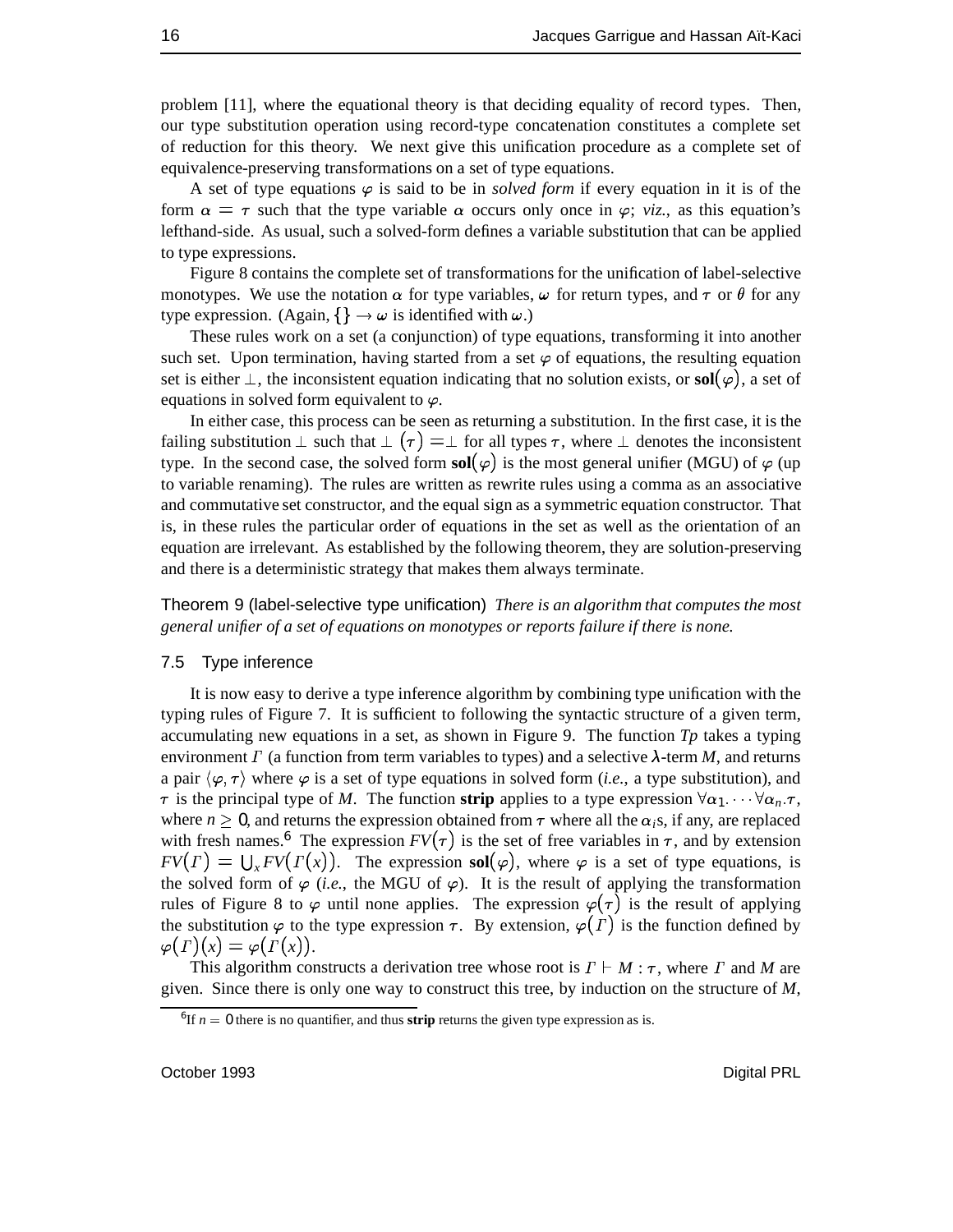| (Base type)         |                   | (Function type)                     |               |  |
|---------------------|-------------------|-------------------------------------|---------------|--|
| $\varphi$ , $u = v$ | $u \neq v$        | $\varphi, u = r \rightarrow \omega$ | $u$ base type |  |
|                     | $u, v$ base types |                                     | $r \neq \{\}$ |  |

(Variable recurrence)

(Variable elimination)

| $\varphi,\ \alpha=\tau$ | $\tau\neq\alpha$       | $\varphi$ , $\alpha = \tau$                       | $\alpha \in Var(\varphi) - Var(\tau)$            |
|-------------------------|------------------------|---------------------------------------------------|--------------------------------------------------|
|                         | $\alpha \in Var(\tau)$ | $[\tau \backslash \alpha] \varphi, \alpha = \tau$ | if $\tau$ variable, then $\tau \in Var(\varphi)$ |

| (Variable orientation)      |                     | (Redundancy)               |
|-----------------------------|---------------------|----------------------------|
| $\varphi$ , $\tau = \alpha$ | $\alpha$ variable   | $\varphi, \theta = \theta$ |
| $\varphi$ $\alpha = \tau$   | $\tau$ not variable | Ø                          |

(Decomposition)  
\n
$$
\varphi
$$
,  $\{\ell \Rightarrow \theta\} \cdot r \rightarrow \omega = \{\ell \Rightarrow \theta'\} \cdot r' \rightarrow \omega'$   
\n $\varphi$ ,  $\theta = \theta'$ ,  $r \rightarrow \omega = r' \rightarrow \omega'$ 

(Label completion)

$$
\frac{\varphi, \{\ell \Rightarrow \theta\} \cdot r \to \omega = r' \to \omega'}{\varphi, \{\ell \Rightarrow \theta\} \cdot r \to \omega = \{\ell \Rightarrow \theta\} \uplus r' \to \alpha, \ \omega' = \phi_{r'}^{-1}\{\ell \Rightarrow \theta\} \to \alpha} \qquad \begin{array}{c} r' \neq \{\} \\ \ell \notin \mathcal{D}_{r'} \\ \alpha \text{ fresh} \end{array}
$$

Figure 8. Equation-rewriting rules for type unification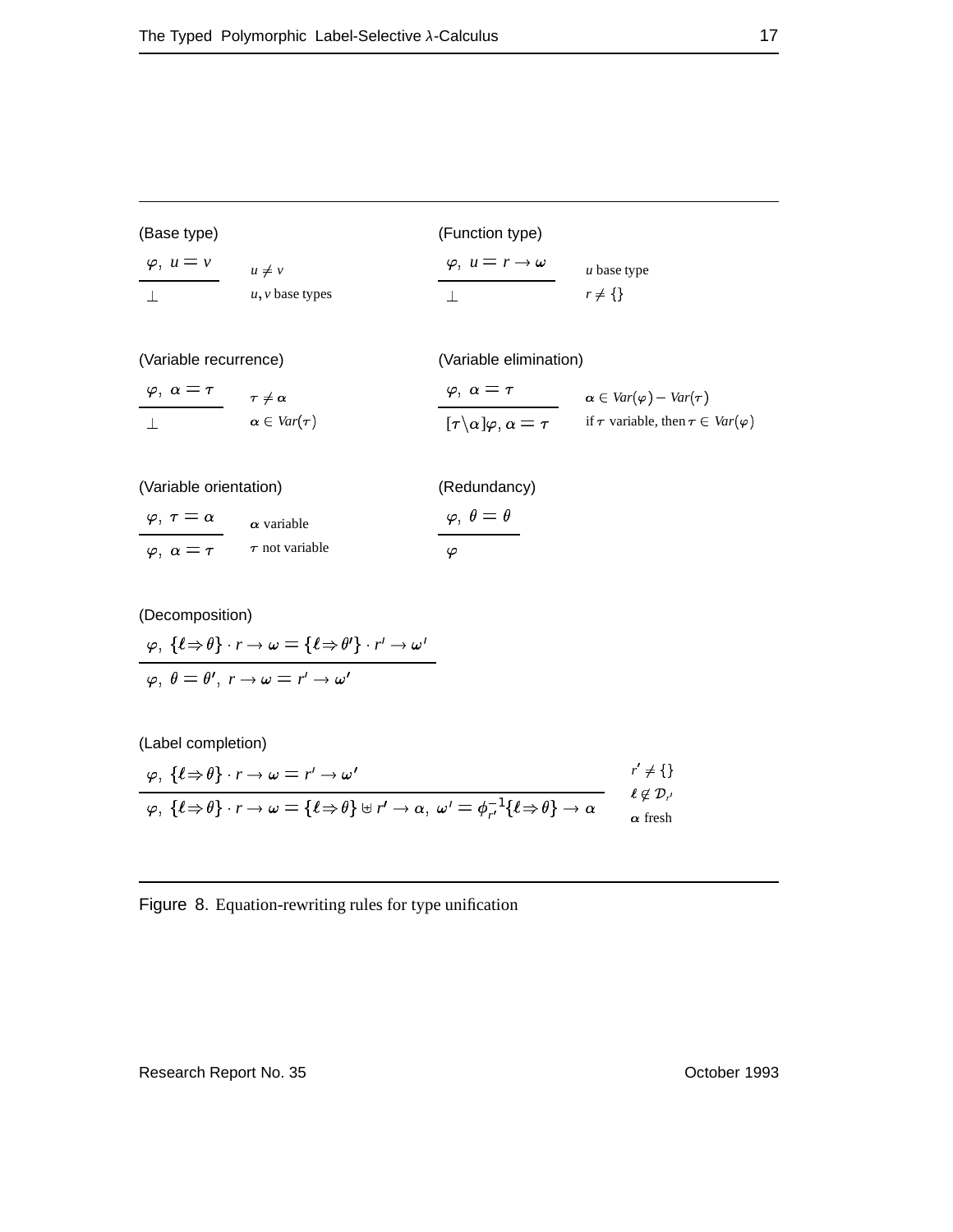$$
T_P(\Gamma, x) = \langle \emptyset, \operatorname{strip}(\Gamma(x)) \rangle
$$

$$
Tp(\Gamma, \lambda \ell x.M) = \langle \varphi, [\tau \setminus \beta] (\{\ell \Rightarrow \alpha\} \to \beta) \rangle
$$
  
where 
$$
\begin{cases} \langle \varphi, \tau \rangle = Tp(\Gamma[x \mapsto \alpha], M) \\ \alpha, \beta \text{ fresh} \end{cases}
$$

$$
Tp(T, M\hat{\ell}M') = \langle sol(\varphi \cup \varphi' \cup \{\tau = \{\ell \Rightarrow \tau'\} \to \alpha\}), \alpha \rangle
$$
  
where  

$$
\begin{cases} \langle \varphi, \tau \rangle = Tp(T, M) \\ \langle \varphi', \tau' \rangle = Tp(T, M') \\ \alpha \text{ fresh} \end{cases}
$$

$$
Tp(T, \text{let } x = M \text{ in } M') = \langle \text{sol}(\varphi \cup \varphi'), \tau' \rangle
$$
  

$$
\text{where } \begin{cases} \langle \varphi, \tau \rangle = Tp(T, M) \\ \langle \varphi', \tau' \rangle = Tp(T', M') \\ \Gamma' = \Gamma[x \mapsto \forall (FV(\tau) - FV(\varphi(T))).\tau] \end{cases}
$$

Figure 9. Type inference algorithm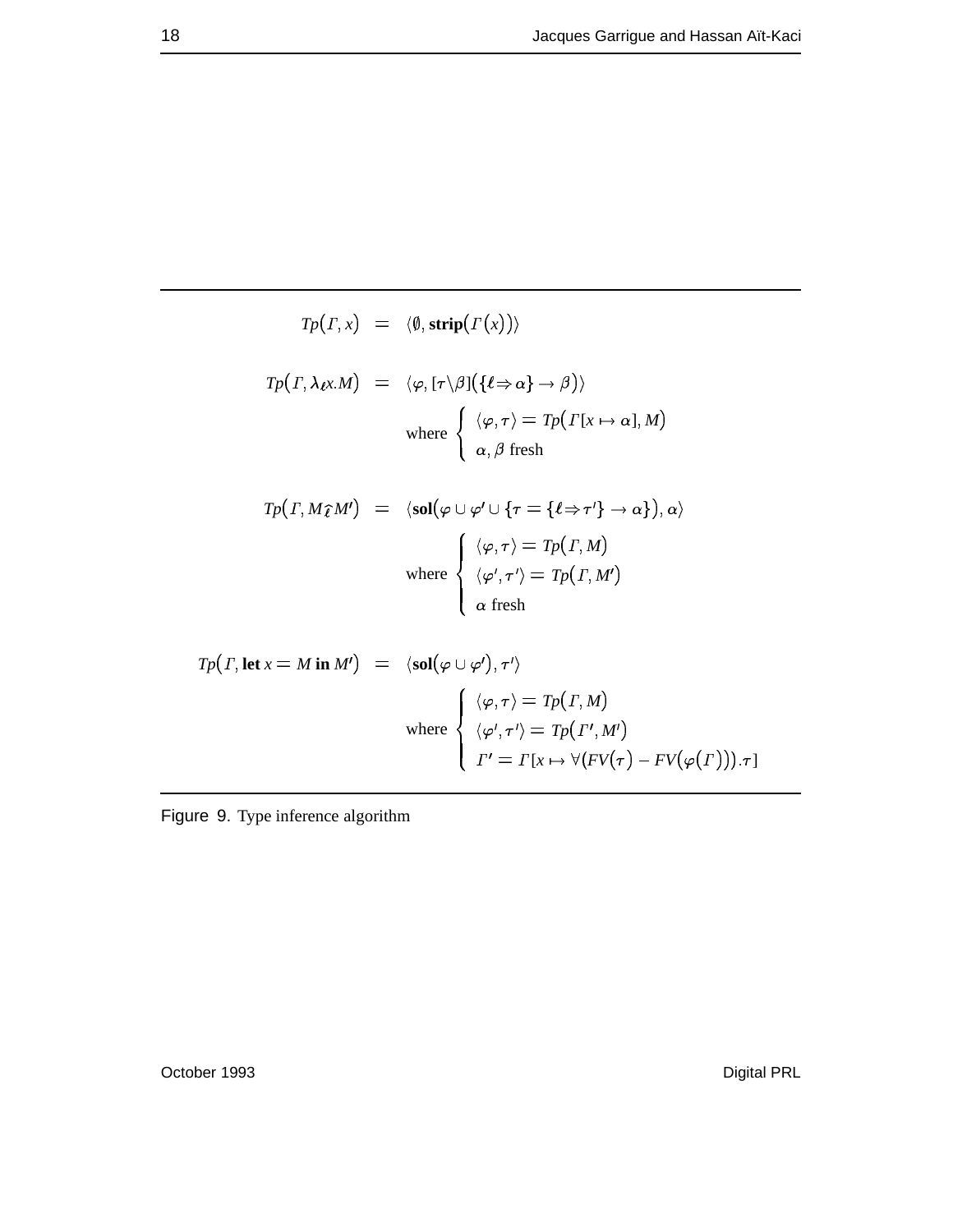this algorithm is complete and correct. This is because only necessary equations are added, except for generalization and instantiation, which are handled in the most general way in the variable and **let** cases.

#### 8 Conclusion and further work

We have proposed two typing systems for label-selective  $\lambda$ -calculus: simple types and ML-style polymorphic types. The latter are smoothly accommodated thanks to the existence of a simple but flexible record-type concatenation operation that facilitates building labelselective currying right into type substitution and unification. Integrated into a polymorphic functional programming language with currying, this provides a powerful tool, extending currying facilities and helping to memorize multi-argument functions.

An interesting subject is how to mix record operations and selective  $\lambda$ -calculus. The idea comes from the natural encoding of records in the untyped calculus, as:

$$
\{\ell_1 \Rightarrow a_1, \ldots, \ell_n \Rightarrow a_n\} \longrightarrow \lambda_{\text{self}} S. (s_{\widehat{\ell_1}} a_1 \ldots \widehat{\ell_n} a_n)
$$

where *sel* is a distinguished fixed channel and *s* is a function selecting a label and discarding the others individually (we have no way to discard them at once), like  $\lambda_{l_1} x_1 \dots \lambda_{l_n} x_n x_k$ . We can even have functions using more than one label. This is in fact the basic idea for a *transformation calculus*. However, there are some essential differences between a classical definition of records and this encoding as it accommodates numerical indices. We suspect that type inference of such a calculus with useful operations might turn out to be rather complex.

Another application of this calculus might be found in parallel processing. If we now see labels on a stream as identifying threads, the commutation capability directly interprets a concurrent evaluation. This is an idea very close to the dataflow paradigm, but we hope to replace flow analysis by type synthesis. Another, but not contradictory, view is to see labels as names, like for process communication. It shows a link, which can easily be made more evident, with calculi like Milner's  $\pi$ -calculus [16]. The conjunction of those two views seems an interesting prospective.

The last, but more immediate, concern is compilation. Two different versions of selective  $\lambda$ -calculus using de Bruijn indices, through explicit substitutions [1], have been developed. They reflect two different levels of compilation: one that is faithful to label names, and one where they can be replaced by numeric stack offsets. This might be the basis for an efficient compilation method, which should be built on a completely curried vision. That is, there should be no overhead caused by currying. The efficient compilation method given by Ohori for a record calculus [18] gives us some evidence that this is possible.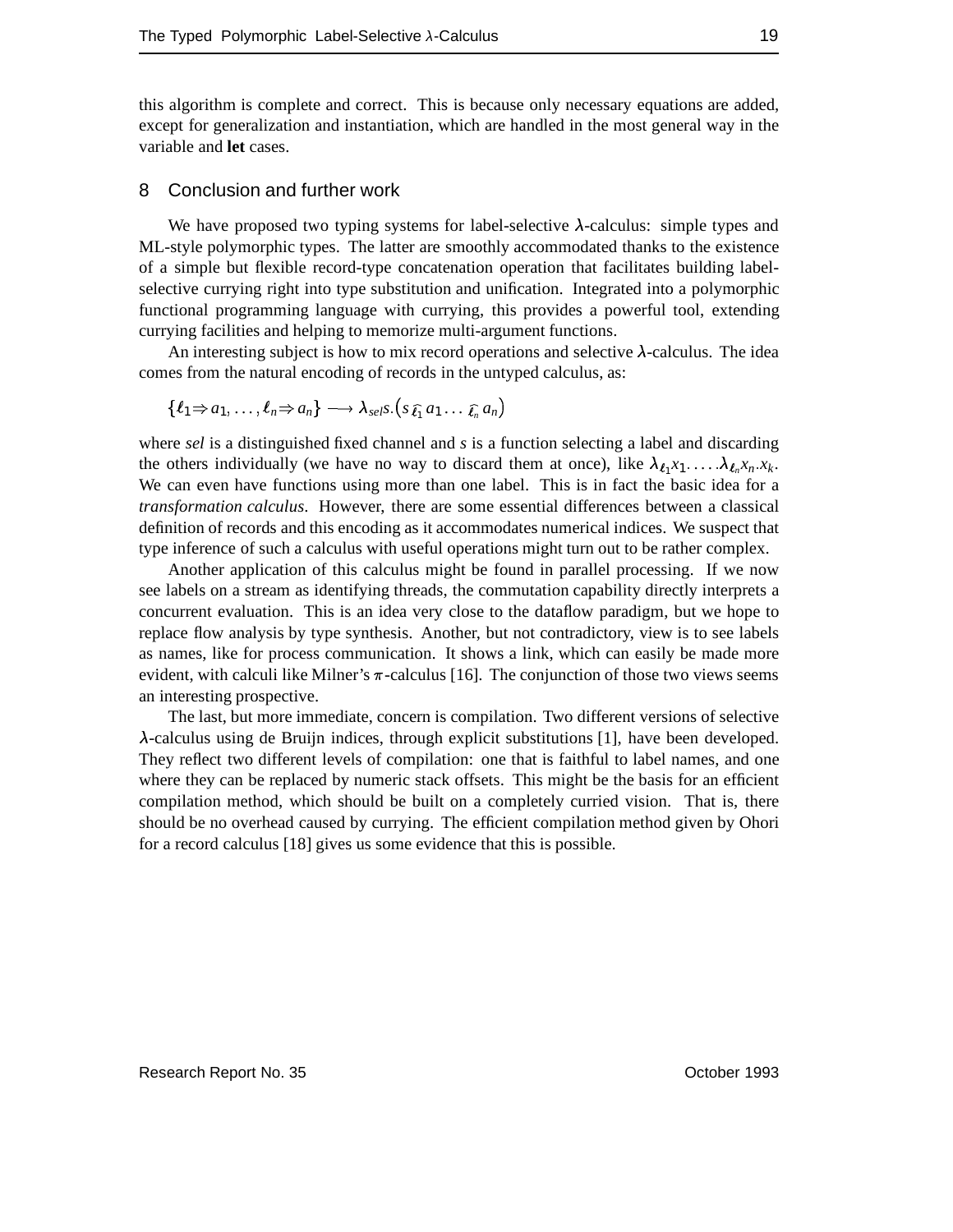#### Appendix: Proofs of theorems

Proposition 4 *Record-type concatenation is associative.*

**Proof:** Let us show that  $\phi_r \circ \phi_s = \phi_{r \uplus \phi_r(s)}$ . We proceed with inverses:

$$
\phi^{-1}_{r \uplus \phi_r(s),p}(i) = i - o_{r \uplus \phi_r(s)}(pi) \n= i - o_r(pi) - o_s(\phi_{r,p}^{-1}(i)) \n= \phi_{s,p}^{-1}(\phi_{r,p}^{-1}(i)).
$$

We then have:

$$
r \cdot (s \cdot t) = r \oplus \phi_r(s \oplus \phi_s(t))
$$
  
=  $r \oplus \phi_r(s) \oplus \phi_r(\phi_s(t))$   
=  $r \oplus \phi_r(s) \oplus \phi_{r \oplus \phi_r(s)}(t)$   
=  $(r \cdot s) \cdot t$ .

Proposition 5 (subject reduction) *If*  $\Gamma \vdash M : \tau$  and  $M \rightarrow N$  then  $\Gamma \vdash N : \tau$ .

Proof: We only need to prove this property when *M* is a redex and *N* is the result of this reduction. We can then generalize by substitution and repetition.

If *M* is a  $\beta$ -redex, it is of the form  $(\lambda \chi : \theta.P) \hat{\jmath} Q$ . Then, the basis of the proof tree is:

$$
\frac{\Gamma[x \mapsto \theta] \vdash P : r \to \tau}{\Gamma \vdash \lambda_t x : \theta \cdot P : \{l \Rightarrow \theta\} \cdot r \to \tau} \qquad \Gamma \vdash Q : \theta
$$
\n
$$
\frac{\Gamma \vdash M : r \to \tau}{\Gamma \vdash M : r \to \tau}
$$

After reduction the result is  $N = \frac{x}{Q}P$ . We obtain a derivation tree for  $\Gamma \vdash \frac{x}{Q}P$  from those of  $\Gamma[x \mapsto \theta] \vdash P : r \to \tau$  and  $\Gamma \vdash Q : \theta$  as follows: (1) doing all  $\alpha$ -conversions necessary to the substitution of *x* by  $Q$ ; (2) suppressing *x* in the environments (except where it is redefined by an abstraction); (3) where *x* appears without being defined in the environment, replacing  $\Gamma' \vdash x : \theta$  by the derivation tree of  $\Gamma' \vdash Q : \theta$ . This poses no problem since  $\forall y \in FV(Q)$   $\Gamma(y) = \Gamma'(y)$ .

If the reduction is a reordering, we have seven cases. We will only work out in detail cases (3), (6) and (7).

Case (3): If the reduction is (3), then the derivation tree must have the following form:

$$
\frac{\Gamma[x \mapsto \theta] \vdash M : \{qn \Rightarrow \theta'\} \cdot r \to \tau}{\Gamma \vdash \lambda_{pm}x : \theta.M : \{pm \Rightarrow \theta, qn \Rightarrow \theta'\} \cdot r \to \tau} \qquad \Gamma \vdash N : \theta'
$$

$$
\Gamma \vdash (\lambda_{pm}x : \theta.M) \widehat{q_n} N : \{pm \Rightarrow \theta\} \cdot r \to \tau
$$

Since  $x \notin FV(N)$ , we can obtain the following derivation tree after reordering:

October 1993 Digital PRL

П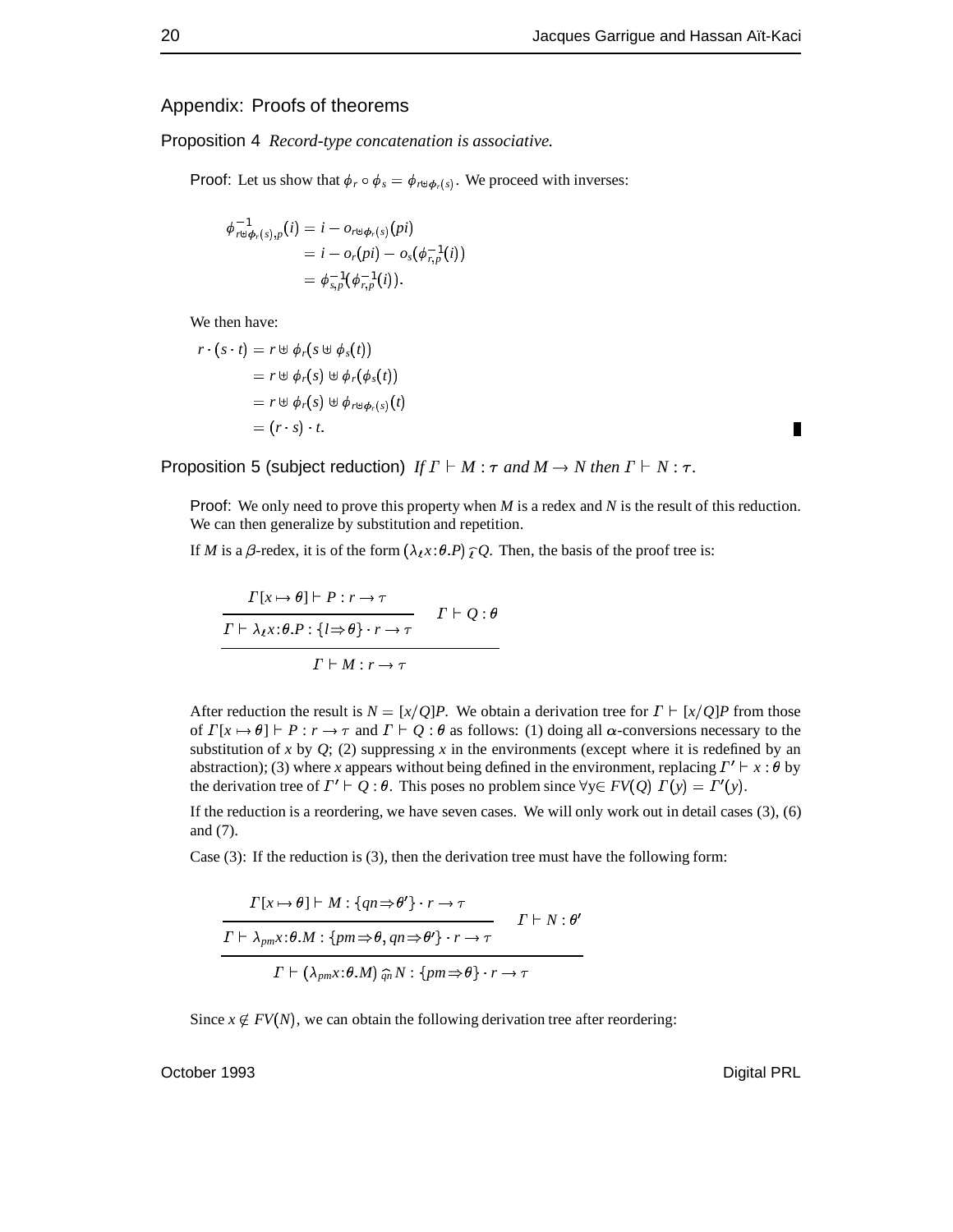$$
\frac{\Gamma[x \mapsto \theta] \vdash M : \{qn \Rightarrow \theta'\} \cdot r \to \tau \quad \Gamma[x \mapsto \theta] \vdash N : \theta'}{\Gamma[x \mapsto \theta] \vdash M \widehat{q}_n N : r \to \tau}
$$
\n
$$
\frac{\Gamma[x \mapsto \theta] \vdash M \widehat{q}_n N : r \to \tau}{\Gamma \vdash \lambda_{pm} x : \theta.(M \widehat{q}_n N) : \{pm \phi\} \cdot r \to \tau}
$$

Case (6): If the reduction is (6), then  $n < m$ , and the derivation tree must have the following form:

$$
\frac{\Gamma[x \mapsto \theta] \vdash M : \{pn \Rightarrow \theta'\} \cdot r \to \tau}{\Gamma \vdash \lambda_{pm}x : \theta.M : \{pn \Rightarrow \theta', pm \Rightarrow \theta\} \cdot r \to \tau} \qquad \Gamma \vdash N : \theta'
$$
\n
$$
\frac{\Gamma \vdash (\lambda_{pm}x : \theta.M) \widehat{\rho_n} N : \{p(m-1) \Rightarrow \theta\} \cdot r \to \tau}{\Gamma \vdash (\lambda_{pm}x : \theta.M) \widehat{\rho_n} N : \{p(m-1) \Rightarrow \theta\} \cdot r \to \tau}
$$

Since  $x \notin FV(N)$ , we can obtain the following derivation tree after reordering:

$$
\frac{\Gamma[x \mapsto \theta] \vdash M : \{pn \Rightarrow \theta'\} \cdot r \to \tau \quad \Gamma[x \mapsto \theta] \vdash N : \theta'}{\Gamma[x \mapsto \theta] \vdash M \widehat{p}_n N : r \to \tau}
$$
\n
$$
\frac{\Gamma[x \mapsto \theta] \vdash M \widehat{p}_n N : r \to \tau}{\Gamma \vdash \lambda_{p(m-1)} x : \theta.(M \widehat{p}_n N) : \{p(m-1) \Rightarrow \theta\} \cdot r \to \tau}
$$

Case (7): If the reduction is (7), then  $m < n$ , and the derivation tree must have the following form:

$$
\frac{\Gamma[x \mapsto \theta] \vdash M : \{p(n-1) \Rightarrow \theta'\} \cdot r \to \tau}{\Gamma \vdash \lambda_{pm}x : \theta.M : \{pm \Rightarrow \theta, pn \Rightarrow \theta'\} \cdot r \to \tau} \qquad \Gamma \vdash N : \theta'
$$
\n
$$
\frac{\Gamma \vdash (\lambda_{pm}x : \theta.M) \hat{p}_n N : \{pm \Rightarrow \theta\} \cdot r \to \tau}{\Gamma \vdash (\lambda_{pm}x : \theta.M) \hat{p}_n N : \{pm \Rightarrow \theta\} \cdot r \to \tau}
$$

Since  $x \notin FV(N)$ , we can obtain the following derivation tree after reordering:

$$
\frac{\Gamma[x \mapsto \theta] \vdash M : \{p(n-1) \Rightarrow \theta'\} \cdot r \to \tau \quad \Gamma[x \mapsto \theta] \vdash N : \theta'}{\Gamma[x \mapsto \theta] \vdash M_{p(n-1)} N : r \to \tau}
$$
\n
$$
\frac{\Gamma[x \mapsto \theta] \vdash M_{p(n-1)} N : r \to \tau}{\Gamma \vdash \lambda_{pm} x : \theta.(M_{pn}^{-} N) : \{pm \phi\} \cdot r \to \tau}
$$

Theorem 6 *The simply typed selective* λ-calculus is *strongly normalizing*.

Proof: The idea is to construct a function that gives the longest reduction of a term in function of its input. By reduction steps, we only mean here  $\beta$ -reductions, since we already know that reordering is Noetherian.

First, let us define *zero functions*, and the operation of *rectification* of a function. In fact, we use *selective functions* in place of classical functions, labeling arguments. They are only a practical

Research Report No. 35 **October 1993** 

 $\blacksquare$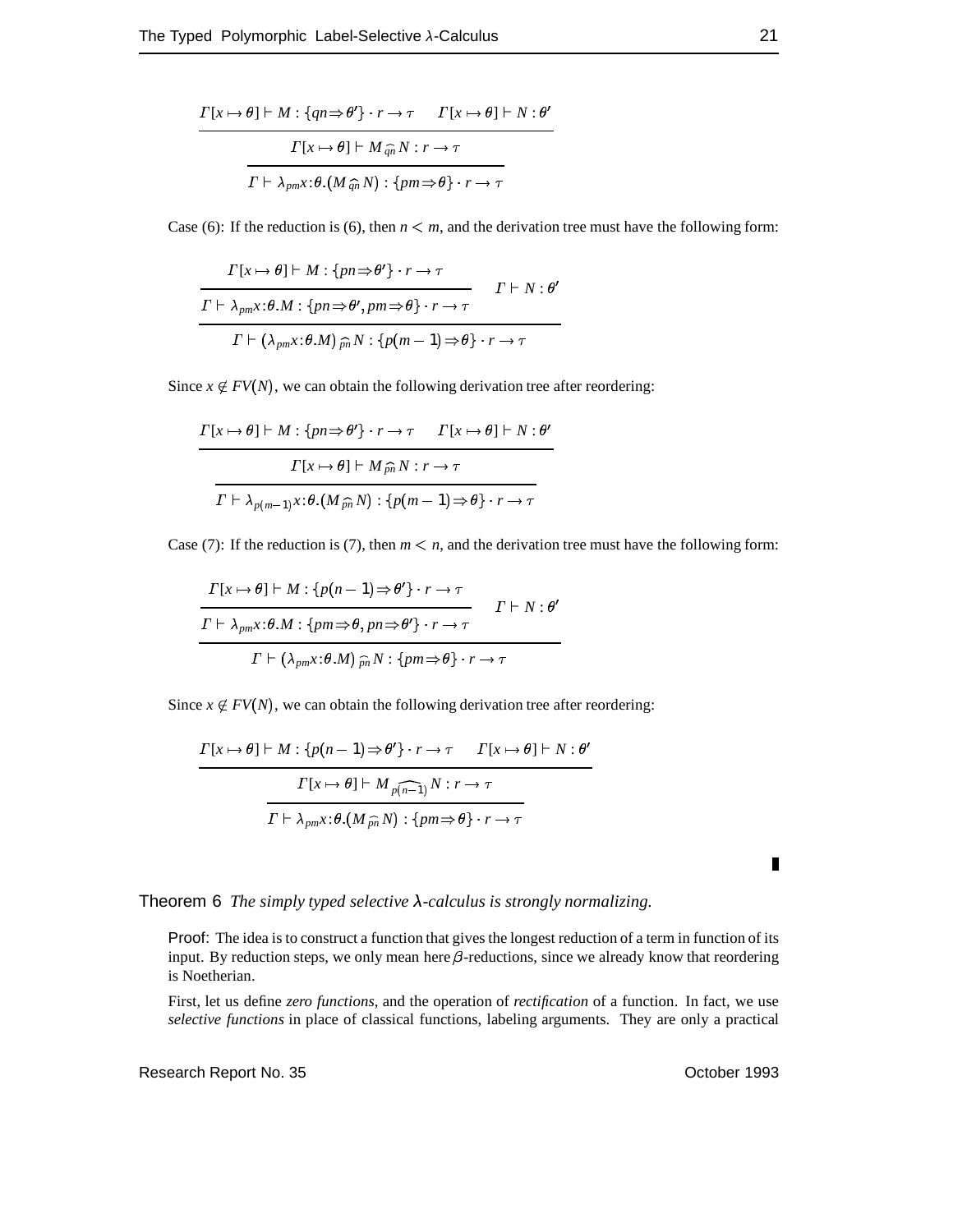notation since we know that selection is deterministic by the confluence theorem, and we could translate them to classical functions using their types and the order on labels.

Let  $\tau = \{\ell_1 \Rightarrow \tau_1, \ldots, \ell_n \Rightarrow \tau_n\} \rightarrow u$  be a simple type. The *zero-function* for  $\tau$ , noted  $0^{\tau}$ , is Let  $\tau = \{\ell_1 \Rightarrow \tau_1, ..., \ell_n \Rightarrow \tau_n\} \rightarrow u$  be a simple type. The *zero-function* for  $\tau$ , noted  $0^{\tau}$ , is the function  $\lambda(\ell_1 \Rightarrow x_1 : \tau_1^*, ..., \ell_n \Rightarrow x_n : \tau_n^*)$ .0, of type  $\tau^*$ , where  $*$  is defined by induction as  $(\{\ell_1 \Rightarrow \tau_1, ...\} \rightarrow u)^* = \{\ell_1 \Rightarrow \tau_1^*, ...\} \rightarrow int$  (we replace every base type with *int*).<br>To *rectify* a function f of type  $\tau = \{\ell_1 \Rightarrow \tau_1, \ldots, \ell_r \Rightarrow \tau_m\} \cdot r \rightarrow u$  to  $r \rightarrow u$  one simple.

To *rectify* a function *f* of type  $\tau = \{\ell_1 \Rightarrow \tau_1, \ldots, \ell_n \Rightarrow \tau_m\} \cdot r \to u$  to  $r \to u$  one simply applies it to the corresponding zero-functions:  $rect(r \to u, f : \tau) = f(\ell_1 \Rightarrow 0^{\tau_1}, \ldots, \ell_n \Rightarrow 0^{\tau_n}).$ 

We define our function  $T_T(M)$  by induction on the structure of the term *M*, annotated with types in some typing environment  $\Gamma$ . We suppose that keywords  $S$  and variables  $V$  are independent, and use  $V \cup S$  as symbols for the respective selective functions.

For a variable  $\Gamma \vdash x : \tau$ , the associated function is  $\lambda_x x : \tau^* . x$ 

For a variable  $\Gamma \vdash x : \tau$ , the associated function is  $\lambda_x x : \tau^* . x$ .<br>For an abstraction  $\Gamma \vdash \lambda_t x : \theta . M : \{l \Rightarrow \theta\} \cdot r \rightarrow \tau$ , the associ  $\forall \lambda \in \mathcal{X}: \theta \cdot M : \{l \Rightarrow \theta\} \cdot r \rightarrow \tau$ , the associated function is  $\lambda \in \mathcal{X}: \theta^* \cdot T_{\Gamma[x \mapsto \theta]}(M)$ .<br>  $\vdash M \cap \{r \mapsto \tau\}$  with  $\Gamma \vdash N \cdot \theta$  the associated function is: For an application  $\Gamma \vdash M \hat{\tau} N : r \to \tau$ , with  $\Gamma \vdash N : \theta$ , the associated function is:

$$
T_{\boldsymbol{\varGamma}}(M\,\widehat{\boldsymbol{\varGamma}}\,N)=\lambda_{x_1}x_1.\cdot\cdot\cdot.\lambda_{x_n}x_n.\left(\left(T_{\boldsymbol{\varGamma}}\,(M)\,\widehat{\!}_{x_1}\,x_1\ldots\,\widehat{\!}_{x_k}\,x_k\,\widehat{\!\boldsymbol{\varGamma}}\,N^a\right)+\,rect(int,N^a:\theta^*)+1\,\right)
$$

where:

- 1.  $FV(N) = \{x_1, \ldots, x_n\};$
- 2.  $FV(M) \cap FV(N) = \{x_1, \ldots, x_k\}, 0 \le k \le n;$
- 3.  $N^a = T_P(N) \hat{x}_1 x_1 \dots \hat{x}_n x_n;$
- 4. for  $f: \{\ell_1 \Rightarrow \theta_1, ..., \ell_n \Rightarrow \theta_n\} \rightarrow int$  and  $a: int$ ,<br> $f + a = \lambda(\ell_1 \Rightarrow x_1 : \theta_1, ..., \ell_n \Rightarrow x_n : \theta_n). (f(\ell_1 \Rightarrow x_1, ..., \ell_n \Rightarrow x_n) + a).$

This sum of three terms expresses that *N* may be reduced after substitution in *M*, or before, and that there may be one step of  $\beta$ -reduction.

In this function we make two approximations. The first one is that we count one step for each application, whether or not there is an abstraction to reduce. The second one is that we take the sum of the call-by-name and call-by-value strategies, and not their maximum. Since these are only over-estimations, our function gives an upper-bound of the longest reduction path.

If  $\Gamma \vdash M : \{\ell_1 \Rightarrow \theta_1, \ldots, \ell_n \Rightarrow \theta_n\} \rightarrow \tau$  and  $\Gamma|_{FV(M)} = \{x_1 \mapsto \tau_1, \ldots, x_m \mapsto \tau_m\}$ , then  $T_{\Gamma}(M)$  is a total function from  $\theta_1^* \times \cdots \times \theta_n^* \times \tau_1^* \times \cdots \times \tau_m^*$  to *int*. This means that on any complete input that total function from  $\theta_1^* \times \cdots \times \theta_n^* \times \tau_1^* \times \cdots \times \tau_m^*$  to *int*. This means that on any complete input that is coherent with its typing, M will terminate. Moreover, an upper bound of its longest reduction path is given by  $rect(int, T_{\Gamma}(M) : (r \rightarrow \tau)^{*}).$ 

Proposition 7 (subject reduction) *If*  $\Gamma \vdash M : \tau$  *in polymorphically typed selective*  $\lambda$ *calculus, and*  $M \rightarrow N$  *then*  $\Gamma \vdash N : \tau$ .

Proof: Since polymorphism can only be used in conjunction with **let**, the proof for simple types is enough except for **let**-reduction.

In this last case, the derivation tree starts with:

$$
\frac{\Gamma \vdash M : \sigma \qquad \Gamma[x \mapsto \sigma] \vdash N : \tau}{\Gamma \vdash \text{let } x = M \text{ in } N : \tau}
$$

October 1993 **Digital PRL**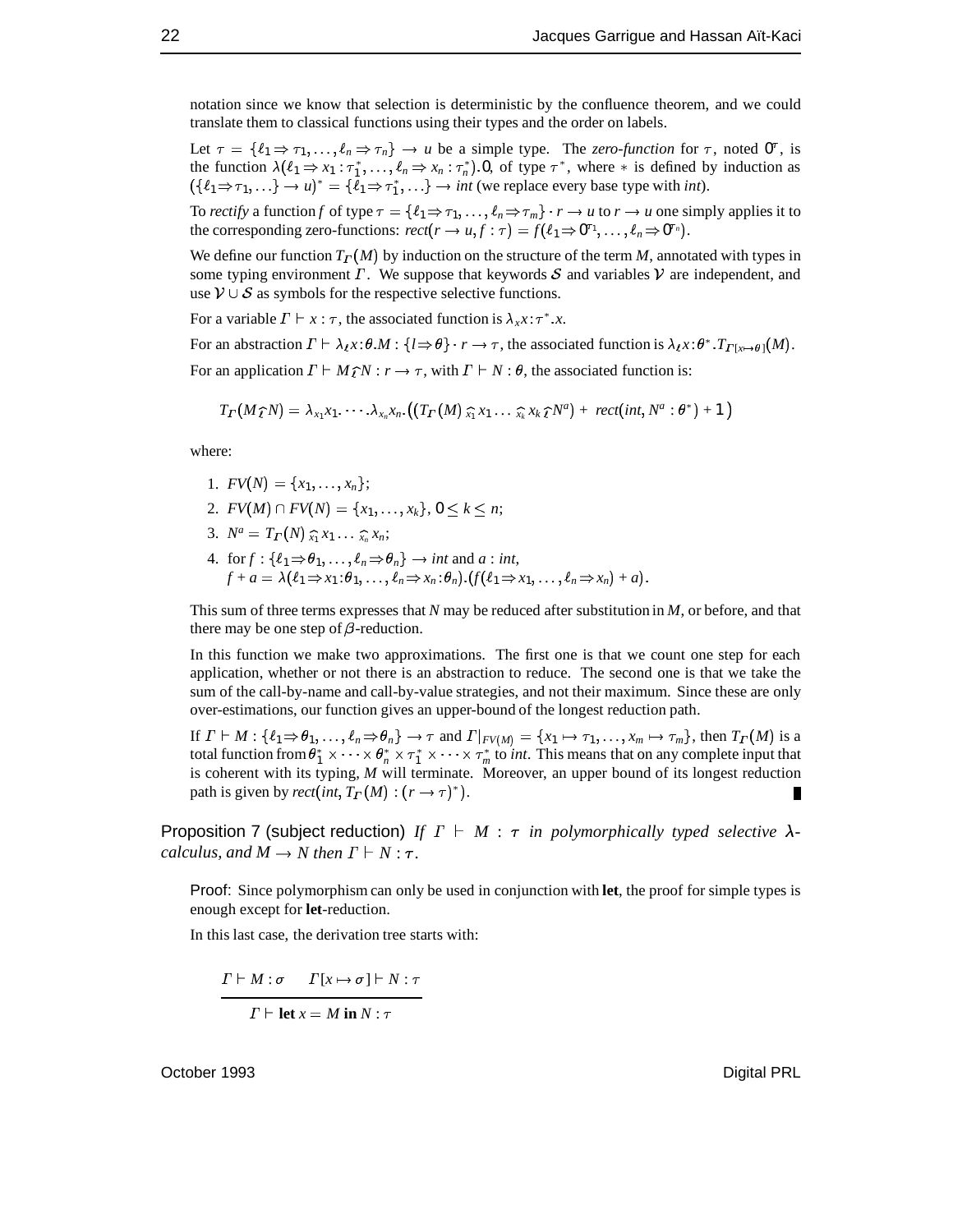We first perform all  $\alpha$ -conversions necessary to the substitution of x by M. After reduction, we obtain a tree with root  $\Gamma \vdash [x/M]N : \tau$  from the derivation tree of  $\Gamma[x \mapsto \sigma] \vdash N : \tau$  by replacing every occurrence of the axiom  $\Gamma'$   $[x \mapsto \sigma]$   $\vdash x : \sigma$  by the derivation tree of  $\Gamma' \vdash M : \sigma$ ; observing that  $\forall y \in FV(M) \Gamma(y) = \Gamma'(y)$ . П

Theorem 8 *Polymorphic selective*  $\lambda$ -calculus is strongly normalizing.

Proof: We find an upper bound of the longest evaluation of *M* by that of *M*, which is *M* where all occurrences of **let** are suppressed by transforming **let**  $x = P$  **in** *N* into  $K \hat{\tau}$  ([*x*/*P*]*N*) $\hat{\tau}$ *P*, where  $K = \lambda_1 x \cdot \lambda_1 y \cdot x$ . We need *K* for the case where *x* does not appear in *N*. Since the result is monomorphic everywhere, the argument for the simply typed calculus holds. П

Theorem 9 (label-selective type unification) *There is an algorithm that computes the most general unifier of a set of equations on monotypes or reports failure if there is none.*

Proof: We first prove the correctness of the rewriting system of Figure 8. That is, for each rewrite rule, any solution of the denominator is a solution of the numerator, and conversely, any solution of the numerator can be extended into a solution of the denominator, possibly by introducing new variables missing in the numerator.

The rules labeled *Base type*, *Variable recurrence*, *Function type* detect inconsistencies in the equations. That is, respectively, equation between two different base types, between a type variable and a type containing it, or between a base type and a functional type. When one of these rules applies, the system has no unifier.

The *Variable elimination* rule substitutes variables (using flattening type substitution), while keeping their referents. Let  $\sigma$  be a solution of the numerator. Then, by construction,  $\sigma(\alpha) = \sigma(\tau)$ , thus it is also a solution of the denominator; and conversely.

The *Variable orientation* rule simply reorients an equation. It is not really necessary and is provided only to obtain the solved form with all solved variables on the left. Clearly, it leaves unchanged the set of unifiers. So does the *Redundancy* rule which just suppresses tautological equations.

*Decomposition* takes a label already present on the two sides of an equation, and equates the types. Correctness is clear.

Whenever a label appears only on one side of an equation, it is necessary to introduce it in the other side. This is done by the *Label completion* rule using record-type matching. Any unifier of the denominator is also a solution of the numerator, since  $\{\ell \Rightarrow \theta\} \forall r' \rightarrow \alpha = r' \cdot \phi_r^{-1} \{\ell \Rightarrow \theta\} \rightarrow \alpha$ , denominator is also a solution of the numerator, since  $\{\ell \Rightarrow \theta\} \forall r' \rightarrow \alpha = r' \cdot \phi_{r'}^{-1} \{\ell \Rightarrow \theta\} \rightarrow \alpha$ , which is by unification equal to  $r' \rightarrow \omega'$ . Conversely, if  $\sigma$  is a unifier of the numerator, then it maps  $\omega'$  to a functional type of the form  $\phi_{r'}^{-1} \{ \ell \Rightarrow \sigma(\theta) \} \cdot r'' \to \omega''$ , which can be extended for the denominator by adding  $\sigma(\alpha) = r'' \to \omega''$ . denominator by adding  $\sigma(\alpha) = r'' \rightarrow \omega''$ .

We next prove that there is a terminating strategy. Termination follows for the well-foundedness of a decreasing measure. A variable is *solved* when it appears only once, and as the lefthand-side of an equation. We exhibit a strategy that reduces the lexicographical measure *(number of unsolved variables,sum of sizes)*, where the size of a type is the total number of labels, variable occurrences and base types it contains.

The three failing rules terminate. Redundancy, and Decomposition reduce the sum of sizes. Variable elimination and Variable orientation reduce the number of unsolved variables.

Label completion by itself does not reduce the measure. But if it is always used it in combination with Decomposition on the same equation, eliminating or failing as soon as possible, this always reduces the number of unsolved variables. If  $\omega'$  is not a variable, we fail immediately. Otherwise,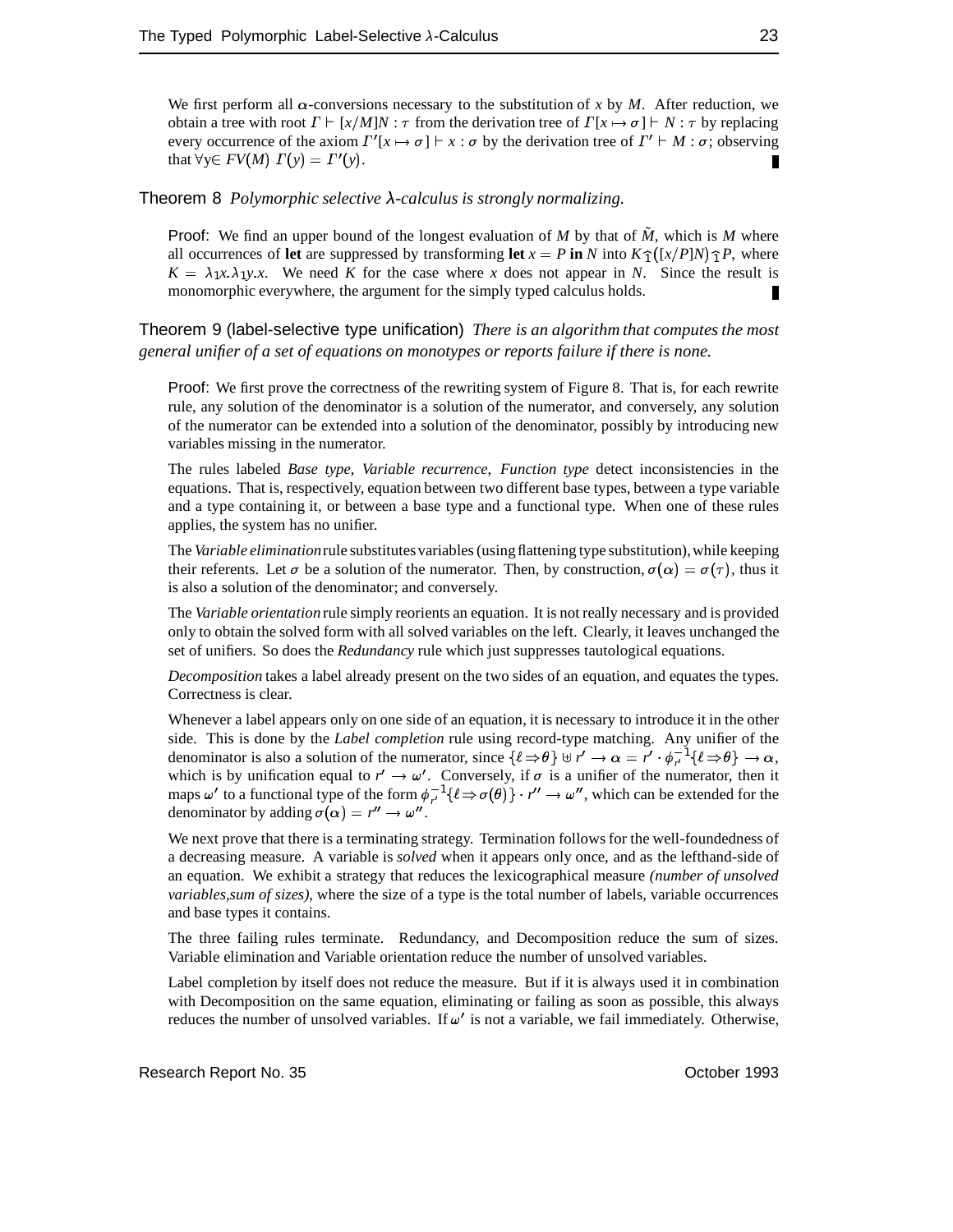it is solved, but we create a new variable  $\alpha$ . We repeat this until we can solve a "successor" of  $\alpha$ with the left hand side (which may suppose creating a lineage to  $\omega$  too, if completion is mutual). This sequence terminates, since there is only a finite number of labels on each side.

Last, we must show that our result is in solved form. First, in every equation, at least one side is a solved variable. If the two sides are functional types, then either Decomposition or Completion applies. If one side is a base type, then the other side is a solved variable, otherwise Elimination, Redundancy or some failure applies. If the two sides are variables, then at least one is solved.

We construct the substitution  $\sigma$  by taking for each equation  $\alpha = \tau$ ,  $\alpha$  solved,  $\sigma(\alpha) = \tau$ .  $\sigma$  is a most general unifier of the final system, and, as a consequence, if we suppress definitions for all variables introduced by completion,  $\sigma'$  is a most general unifier of the original system.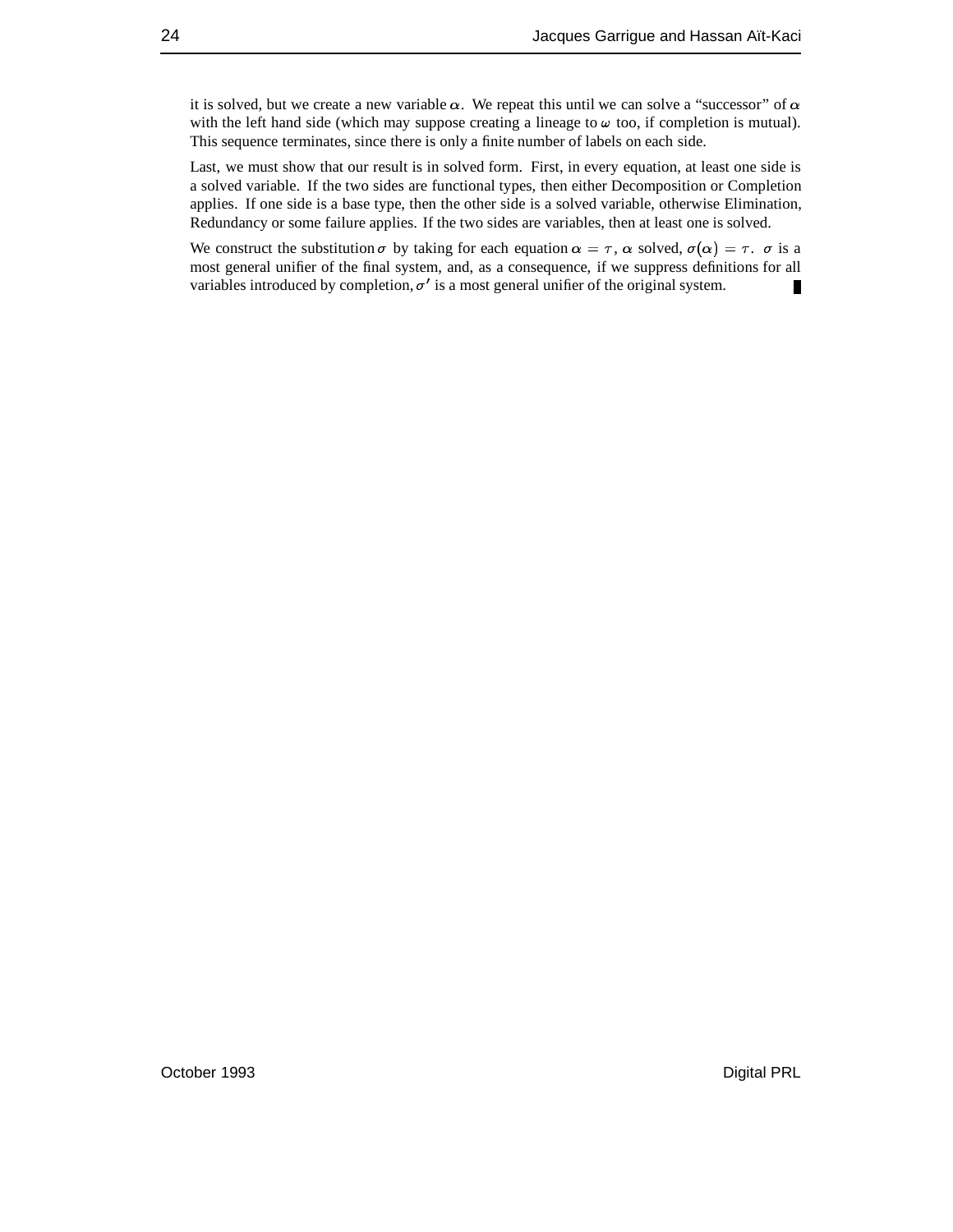#### **References**

- 1. Martín Abadi, Luca Cardelli, Pierre-Louis Curien, and Jean-Jacques Lévy. Explicit substitutions. In *Proceedings of ACM Symposium on Principles of Programming Languages*, pages 31–46 (1990).
- 2. Hassan Aït-Kaci and Jacques Garrigue. Label-selective  $\lambda$ -calculus. PRL Research report 31, Digital Equipment Corporation, Paris Research Laboratory (May 1993).
- 3. Hassan Aït-Kaci and Jacques Garrigue. Label-selective  $\lambda$ -calculus: Syntax and confluence. In *Proceedings of the 13th International Conference on Foundations of Software Technology and Theoretical Computer Science (Bombay, India)*, LNCS 761. Springer-Verlag (December 1993).
- 4. Hassan Aït-Kaci and Andreas Podelski. Towards a meaning of LIFE. *Journal of Logic Programming*, 16(3-4):195–234 (July-August 1993).
- 5. Kim Bruce, Roberto Di Cosmo, and Giuseppe Longo. Provable isomorphisms of types. Technical Report LIENS-90-14, LIENS (July 1990).
- 6. Luca Cardelli. A semantics of multiple inheritance. *Information and Computation*, 76:138–164 (1988).
- 7. Luca Cardelli and Peter Wegner. On understanding types, data abstraction, and polymorphism. *Computing Surveys*, 17(4):457–522 (1985).
- 8. Luis Damas and Robin Milner. Principal type-schemes for functional programs. In *Proceedings of ACM Symposium on Principles of Programming Languages*, pages 207–212 (1982).
- 9. N. G. de Bruijn. Lambda calculus notation with nameless dummies, a tool for automatic formula manipulation. *Indag. Math.*, 34:381–392 (1972).
- 10. Pierre Weis *et al. The CAML Reference Manual, version 2.6.1*. Projet Formel, INRIA-ENS (1990).
- 11. Jean Gallier and Wayne Snyder. Designing unification procedures using transformations: a survey. In Y. N. Moschovakis, editor, *Logic from Computer Science*, pages 153–215. Springer-Verlag (1989).
- 12. Jacques Garrigue. Label-selective  $\lambda$ -calculus. Rapport de D.E.A., Université Paris VII (1992).
- 13. Lalita Jategaonkar and John Mitchell. ML with extended pattern matching and subtypes. In *Proceedings of ACM Conference on LISP and Functional Programming*, pages 198–211 (1988).
- 14. John Lamping. A unified system of parameterization for programming languages. In *Proceedings of ACM Conference on LISP and Functional Programming*, pages 316–326 (1988).
- 15. Henry Ledgard. *ADA : An Introduction, Ada Reference Manual (July 1980)*. Springer-Verlag (1981).
- 16. Robin Milner. The polyadic  $\pi$ -calculus: A tutorial. LFCS Report ECS-LFCS-91-180, Laboratory for Foundations of Computer Science, Department of Computer Science, University of Edinburgh (October 1991).
- 17. Martin Odersky, Dan Rabin, and Paul Hudak. Call by name, assignment, and the lambda calculus. In *Proceedings of ACM Symposium on Principles of Programming Languages*, pages 43–56 (1993).
- 18. Atsushi Ohori. A compilation method for ML-style polymorphic records. In *Proceedings of ACM Symposium on Principles of Programming Languages*, pages 154–165 (1992).
- 19. Didier R´emy. Typechecking records and variants in a natural extension of ML. In *Proceedings of ACM Symposium on Principles of Programming Languages*, pages 77–87 (1989).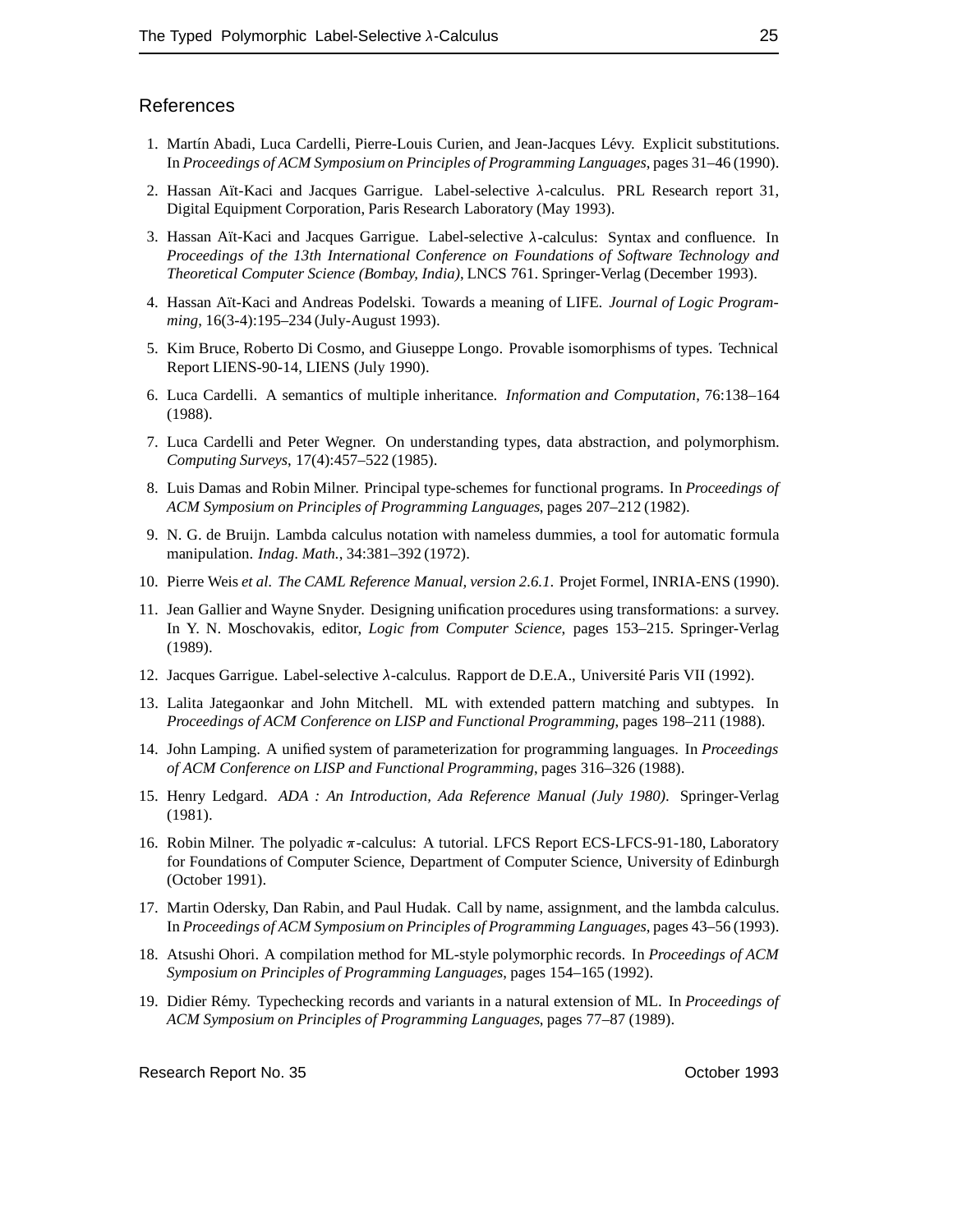- 20. R. Stansifer. Type inference with subtypes. In *Proceedings of ACM Symposium on Principles of Programming Languages*, pages 88–97 (1988).
- 21. Guy L. Steele. *Common LISP, The Language*. Digital Press (1984).
- 22. Mitchell Wand. Complete type inference for simple objects. In *Proceedings of IEEE Symposium on Logic in Computer Science* (1988).

October 1993 **Digital PRL**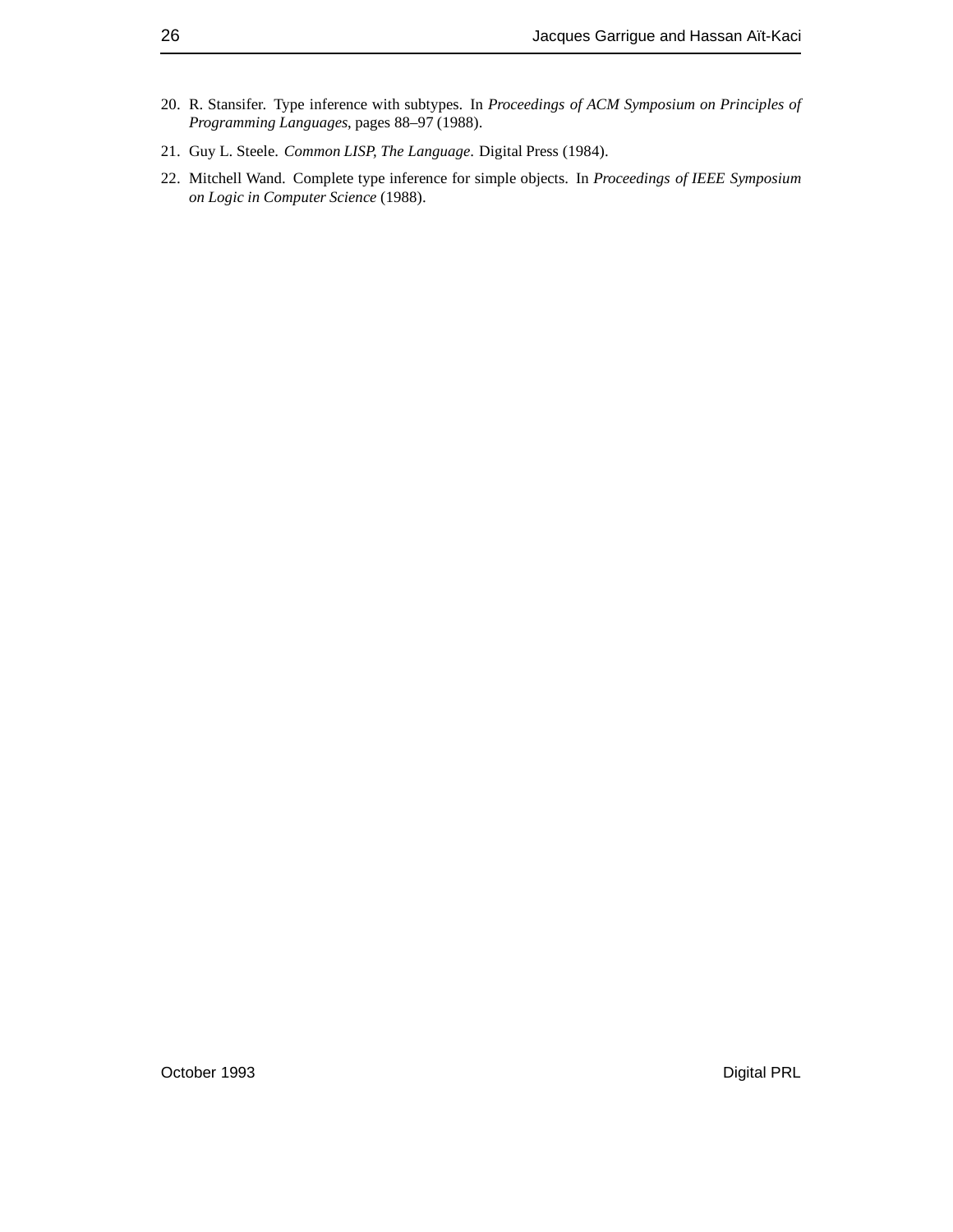### **PRL Research Reports**

The following documents may be ordered by regular mail from:

Librarian – Research Reports Digital Equipment Corporation Paris Research Laboratory 85, avenue Victor Hugo 92563 Rueil-Malmaison Cedex France.

It is also possible to obtain them by electronic mail. For more information, send a message whose subject line is help to doc-server@prl.dec.com or, from within Digital, to decprl::doc-server.

Research Report 1: Incremental Computation of Planar Maps. Michel Gangnet, Jean-Claude Hervé, Thierry Pudet, and Jean-Manuel Van Thong. May 1989.

Research Report 2: BigNum: A Portable and Efficient Package for Arbitrary-Precision Arithmetic. Bernard Serpette, Jean Vuillemin, and Jean-Claude Hervé. May 1989.

Research Report 3: Introduction to Programmable Active Memories. Patrice Bertin, Didier Roncin, and Jean Vuillemin. June 1989.

Research Report 4: Compiling Pattern Matching by Term Decomposition. Laurence Puel and Ascánder Suárez. January 1990.

Research Report 5: The WAM: A (Real) Tutorial. Hassan Aït-Kaci. January 1990.<sup>†</sup>

Research Report 6: Binary Periodic Synchronizing Sequences. Marcin Skubiszewski. May 1991.

Research Report 7: The Siphon: Managing Distant Replicated Repositories. Francis J. Prusker and Edward P. Wobber. May 1991.

Research Report 8: Constructive Logics. Part I: A Tutorial on Proof Systems and Typed  $\lambda$ -Calculi. Jean Gallier. May 1991.

Research Report 9: Constructive Logics. Part II: Linear Logic and Proof Nets. Jean Gallier. May 1991.

Research Report 10: Pattern Matching in Order-Sorted Languages. Delia Kesner. May 1991.

<sup>&</sup>lt;sup>T</sup>This report is no longer available from PRL. A revised version has now appeared as a book: "Hassan Aït-Kaci, *Warren's Abstract Machine: A Tutorial Reconstruction. MIT Press, Cambridge, MA (1991)."*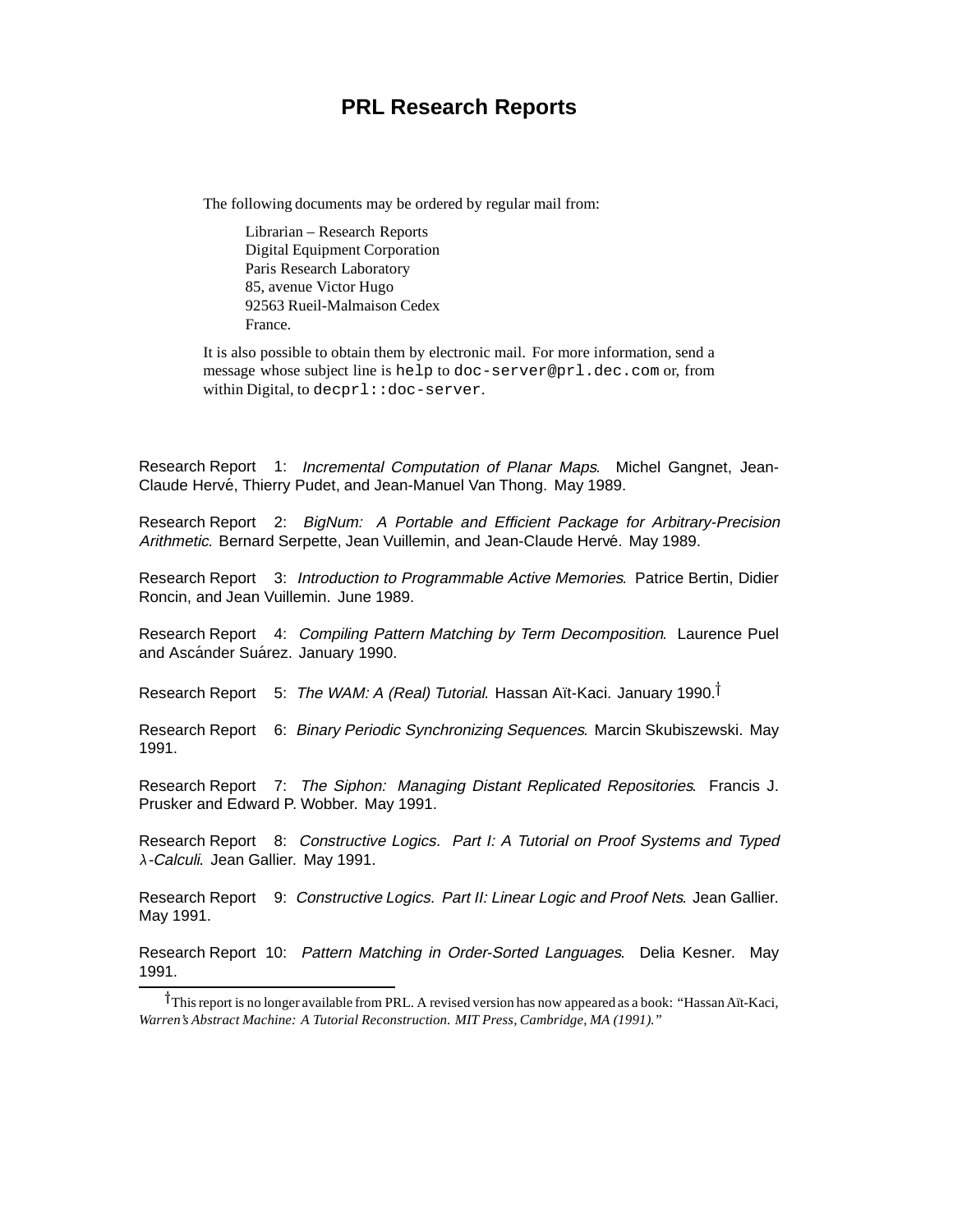Research Report 11: Towards a Meaning of LIFE. Hassan Aït-Kaci and Andreas Podelski. June 1991 (Revised, October 1992).

Research Report 12: Residuation and Guarded Rules for Constraint Logic Programming. Gert Smolka. June 1991.

Research Report 13: Functions as Passive Constraints in LIFE. Hassan Aït-Kaci and Andreas Podelski. June 1991 (Revised, November 1992).

Research Report 14: Automatic Motion Planning for Complex Articulated Bodies. Jérôme Barraquand. June 1991.

Research Report 15: A Hardware Implementation of Pure Esterel. Gérard Berry. July 1991.

Research Report 16: Contribution à la Résolution Numérique des Équations de Laplace et de la Chaleur. Jean Vuillemin. February 1992.

Research Report 17: Inferring Graphical Constraints with Rockit. Solange Karsenty, James A. Landay, and Chris Weikart. March 1992.

Research Report 18: Abstract Interpretation by Dynamic Partitioning. François Bourdoncle. March 1992.

Research Report 19: Measuring System Performance with Reprogrammable Hardware. Mark Shand. August 1992.

Research Report 20: A Feature Constraint System for Logic Programming with Entailment. Hassan Aït-Kaci, Andreas Podelski, and Gert Smolka. November 1992.

Research Report 21: The Genericity Theorem and the Notion of Parametricity in the Poly $m$ orphic  $\lambda$ -calculus. Giuseppe Longo, Kathleen Milsted, and Sergei Soloviev. December 1992.

Research Report 22: Sémantiques des langages impératifs d'ordre supérieur et interprétation abstraite. François Bourdoncle. January 1993.

Research Report 23: Dessin à main levée et courbes de Bézier : comparaison des algorithmes de subdivision, modélisation des épaisseurs variables. Thierry Pudet. January 1993.

Research Report 24: Programmable Active Memories: <sup>a</sup> Performance Assessment. Patrice Bertin, Didier Roncin, and Jean Vuillemin. March 1993.

Research Report 25: On Circuits and Numbers. Jean Vuillemin. November 1993.

Research Report 26: Numerical Valuation of High Dimensional Multivariate European Securities. Jérôme Barraquand. March 1993.

Research Report 27: A Database Interface for Complex Objects. Marcel Holsheimer, Rolf A. de By, and Hassan Aït-Kaci. March 1993.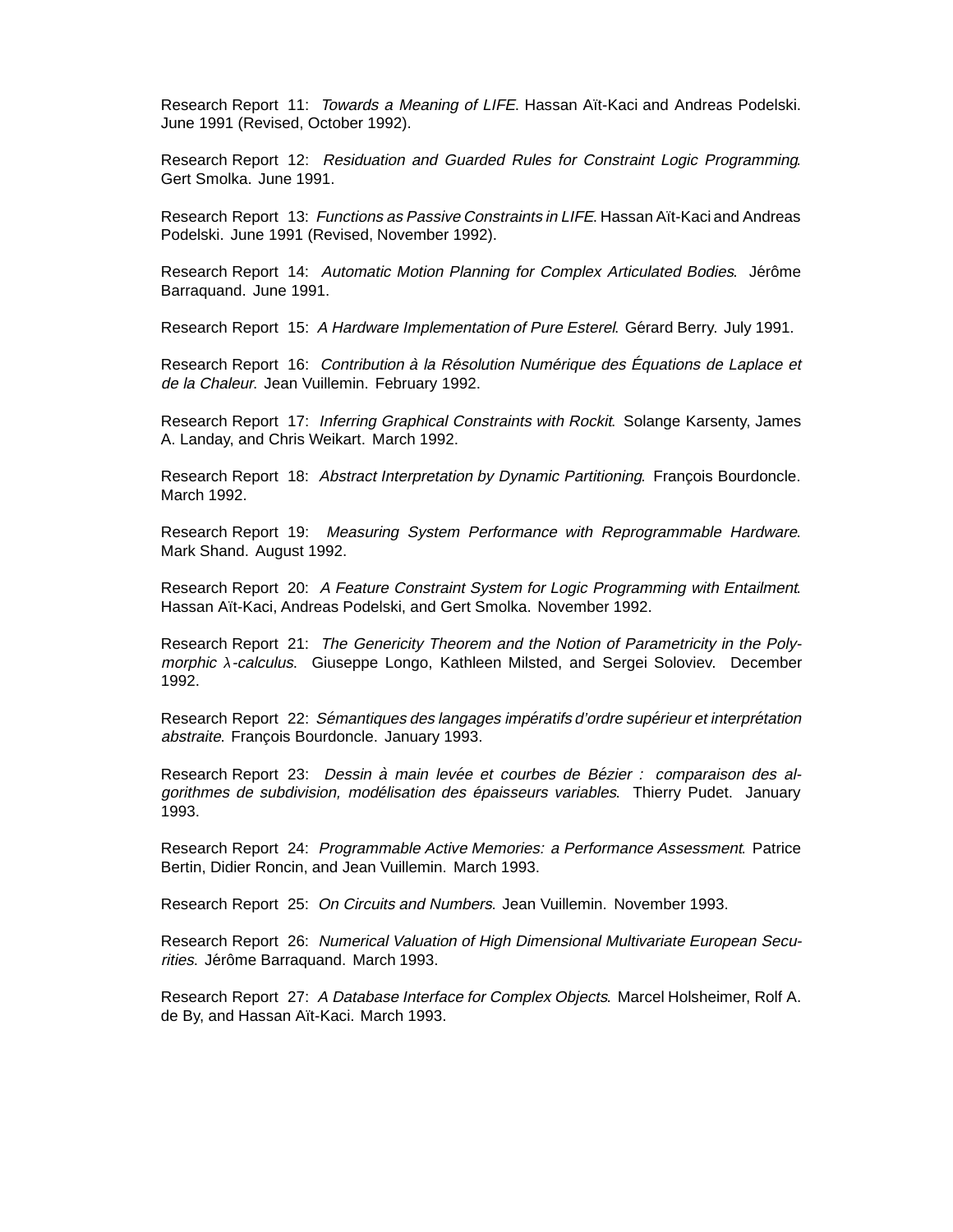Research Report 28: Feature Automata and Sets of Feature Trees. Joachim Niehren and Andreas Podelski. March 1993.

Research Report 29: Real Time Fitting of Pressure Brushstrokes. Thierry Pudet. March 1993.

Research Report 30: Rollit: An Application Builder. Solange Karsenty and Chris Weikart. April 1993.

Research Report 31: Label-Selective  $\lambda$ -Calculus. Hassan Aït-Kaci and Jacques Garrigue. May 1993.

Research Report 32: Order-Sorted Feature Theory Unification. Hassan Aït-Kaci, Andreas Podelski, and Seth Copen Goldstein. May 1993.

Research Report 33: Path Planning through Variational Dynamic Programming. Jérôme Barraquand and Pierre Ferbach. September 1993.

Research Report 34: <sup>A</sup> penalty function method for constrained motion planning. Pierre Ferbach and Jérôme Barraquand. September 1993.

Research Report 35: The Typed Polymorphic Label-Selective  $\lambda$ -Calculus. Jacques Garrigue and Hassan Aït-Kaci. October 1993.